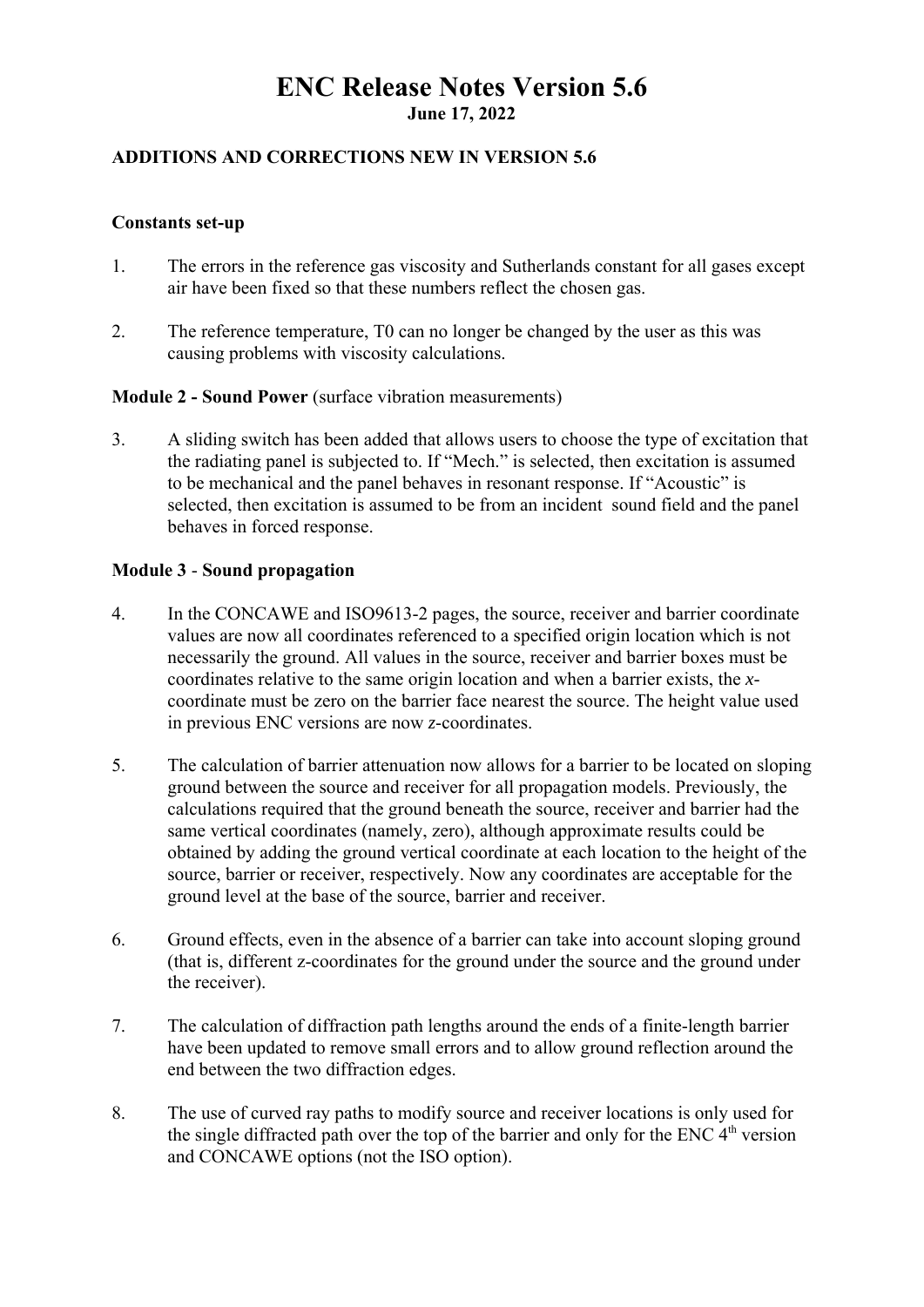- 9. The limitation of a maximum barrier attenuation of 24 dB is only applied to the nonreflected path over the barrier top. No limit is applied to the other paths, as this can lead to unexpected results.
- 10. Double barriers are now treated more accurately as two diffraction edges rather than using a simple additive correction.
- 11. Meteorological effects are no longer included as an addition to the barrier attenuation for any barrier attenuation results. Inclusion of these effects led to some errors, especially for the CONCAWE model.
- 12. The ground effect is now not automatically disallowed in the ENC  $4<sup>th</sup>$  version and CONCAWE propagation models when the barrier option is chosen. This is because it was not appropriate for cases where there was line of sight between the source and receiver. Now users will need to untick the ground effect box when there is no line of sight. A warning message appears if both boxes are ticked for these two models.
- 13. For the ISO9613 model, if the barrier box is ticked, the ground effect box is automatically ticked. This is because, the ISO barrier model subtracts the ground effect from the barrier calculations, but the ISO model requires that it be included in the overall propagation model when a barrier calculation is included.
- 14. The Ar(dB) an Amid(dB) labels in the ISO ground effect popup page have been interchanged so they are now correct.
- 15. Sloping ground is now allowed in the ground effect and meteorological effects calculations.
- 16. The CONCAWE and ISO9613 options for barrier calculations are not included on the  $ENC$  4<sup>th</sup> version page as these entire models are treated on separate pages.
- 17. In the barrier calculations, only the ISO9613 method is allowed for the ISO9613 model calculations and only the Maekawa method is allowed for the CONCAWE model calculations. Any attempts to choose different barrier calculation methods for these two models are ignored. This avoids considerable confusion.
- 18. The ground effect options for the ground effect calculations with and without a barrier have now been made consistent.

# **Module 5 - Outdoor barrier**

19. All relevant changes made for the barrier calculations in Module 3, ENC  $4<sup>th</sup>$  version page have also been made in Module 5. This includes deleting the ISO9613 and CONCAWE methods as these are dealt with separately in Module 3 together with other propagation effects. The calculations in this module give the same results as obtained using the ENC 4th version page in Module 3.

#### **Module 6 - Reactive mufflers**

20. The confusing message about the duct diameter being different to the inlet duct diameter when the Helmholtz or 1/4-wave resonator options are chosen has been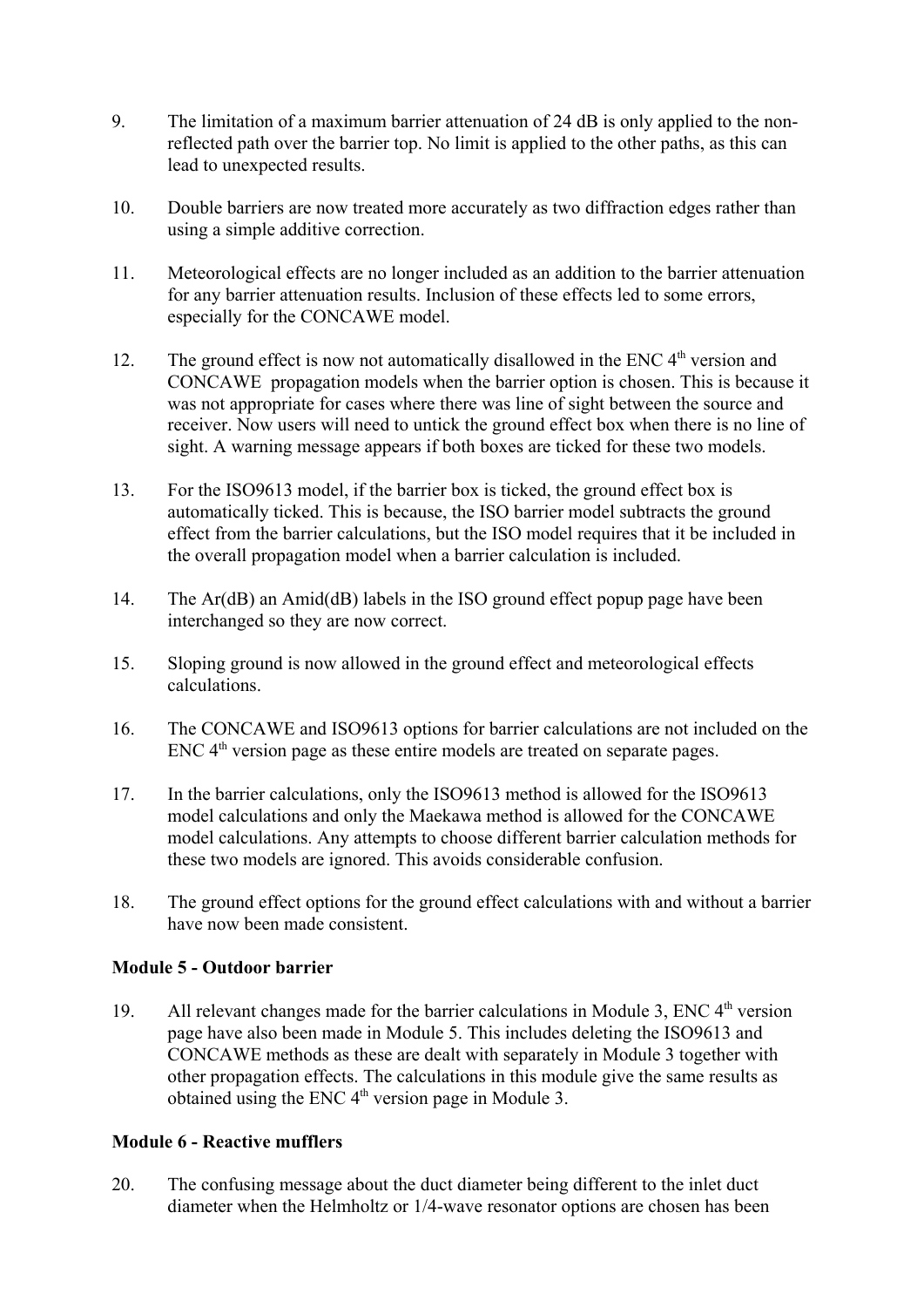removed for non-circular ducts. For a non-circular duct the attached duct diameter that should be entered is the distance from the mouth of the resonator to the opposite wall of the duct.

# **Module 6 - Lined duct**

21. The incorrect symbol for temperature in the popup window that appears when the green "Flow resistivity" button is clicked has been fixed.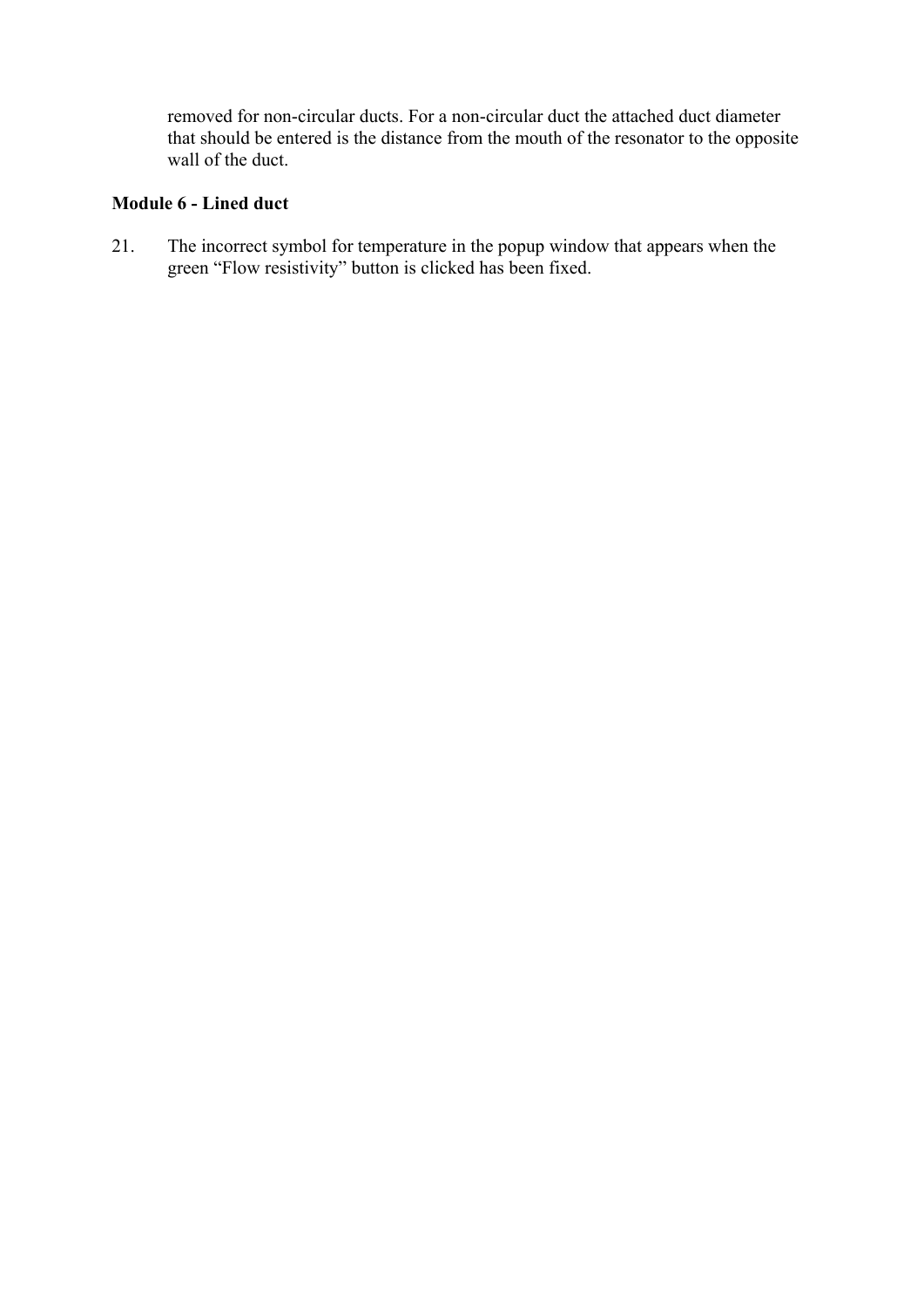### **Module 3** - **Sound propagation**

22. The calculation of barrier attenuation requires that the ground under the source, receiver and barrier all have the same height coordinate. To avoid errors, this has now been set to 0.0 and cannot be changed by the user. A future version of ENC will allow the ground height to be different under the source, barrier and receiver and will allow the ground to slope between them.

### **Module 4** - **Panel absorbers**

23. The equation in the analytical method for radiation efficiency has been updated for excitation by an incident sound field. The previous ENC version used the equation for point force excitation.

### **Module 6** - **Pressure loss, flow through a straight duct**

24. The value for  $f_m$  from Equation (8.244) is now made more accurate by iterating using Equation (8.243).

### **Module 8** - **Control valves –** liquid

25. A new page based on the 2015 IEC standard has been added.

### **Module 8 - Pipe flow noise (turbulent flow - Baumann/Coney)**

26. The upper frequency limit over which the results are valid has been extended.

#### **Module 8** - **Wind Turbines**

27. This category has now been checked and added to the Gas and Steam Turbine page. Although this page was added in version 5.4, it was not mentioned in the 5.4 release notes, as it was not yet completed and checked.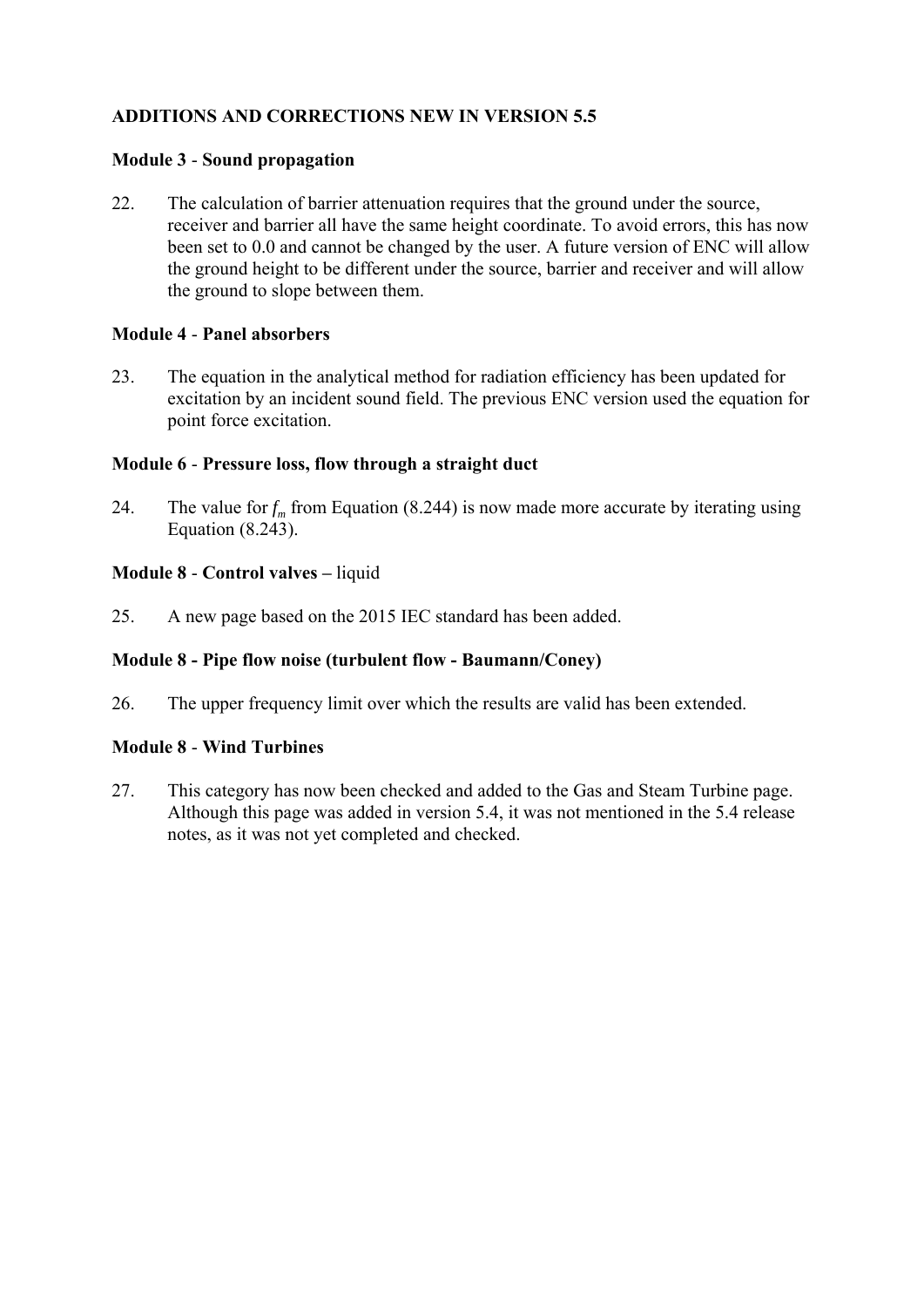### **Module 2** - **Rayleigh Integral**

28. This is a new page in this module. It uses 1/3-octave or octave band average RMS surface velocity measurements to calculate the sound pressure level at a location in the far field of a vibrating structure consisting of a continuous surface and assuming that radiation from the back-side of the surface will not contribute to the sound pressure at the receiver location. The surface is divided into a number of elements, N, and the 1/3-octave or octave band surface velocity is averaged over the element. If the elements are sufficiently small, 1 velocity measurement for each element may be adequate. The radiating surface must be in a large baffle or part of the surface of an enclosure.

#### **Module 3** - **Sound Propagation**

- 29. The problem with errors in the barrier attenuation arising when a non-zero location is used for the base of a barrier has been fixed temporarily by not allowing non zero height locations for the ground under the barrier, source or receiver. For now, these different ground heights can be taken into account approximately by adding the ground height of the source ad receiver to their respective heights. The origin of the coordinate system will be at the base of the barrier, in its centre, where it touches the ground. The ability to include non-zero ground heights for the source and receiver will be included in a later version of ENC.
- 30. The negative barrier attenuations obtained in some cases when the barrier does not interrupt the line-of-sight between the source and receiver has been fixed.

#### **Module 5 (old Module 4)** - **Double Wall**

31. The TL at point B and at frequencies between  $\pi f_{\ell}$  and  $f_c$  /2 for double walls with no sound absorbing material in the wall cavity has been updated to reflect Figure 7.13 in the  $5<sup>th</sup>$  edition textbook

#### **Module 6 (old Module 5)** - **Pressure Drop and Flow Noise**

- 32. This section has been thoroughly revised and updated, including gas turbine flowgenerated noise, as well as the addition of several new options. Figures have been replaced with clearer, expanded versions.
- 33. The dynamic pressure loss coefficient has been added as an output for additional information in most cases.
- 34. The splitter silencer pressure drop may now be also calculated according to the German VDI2081-1 standard.
- 35. The splitter silencer pressure drop may now be also calculated for circular silencers. with centre pods.
- 36. Pressure losses in circular silencers with a centre pod can now be calculated also.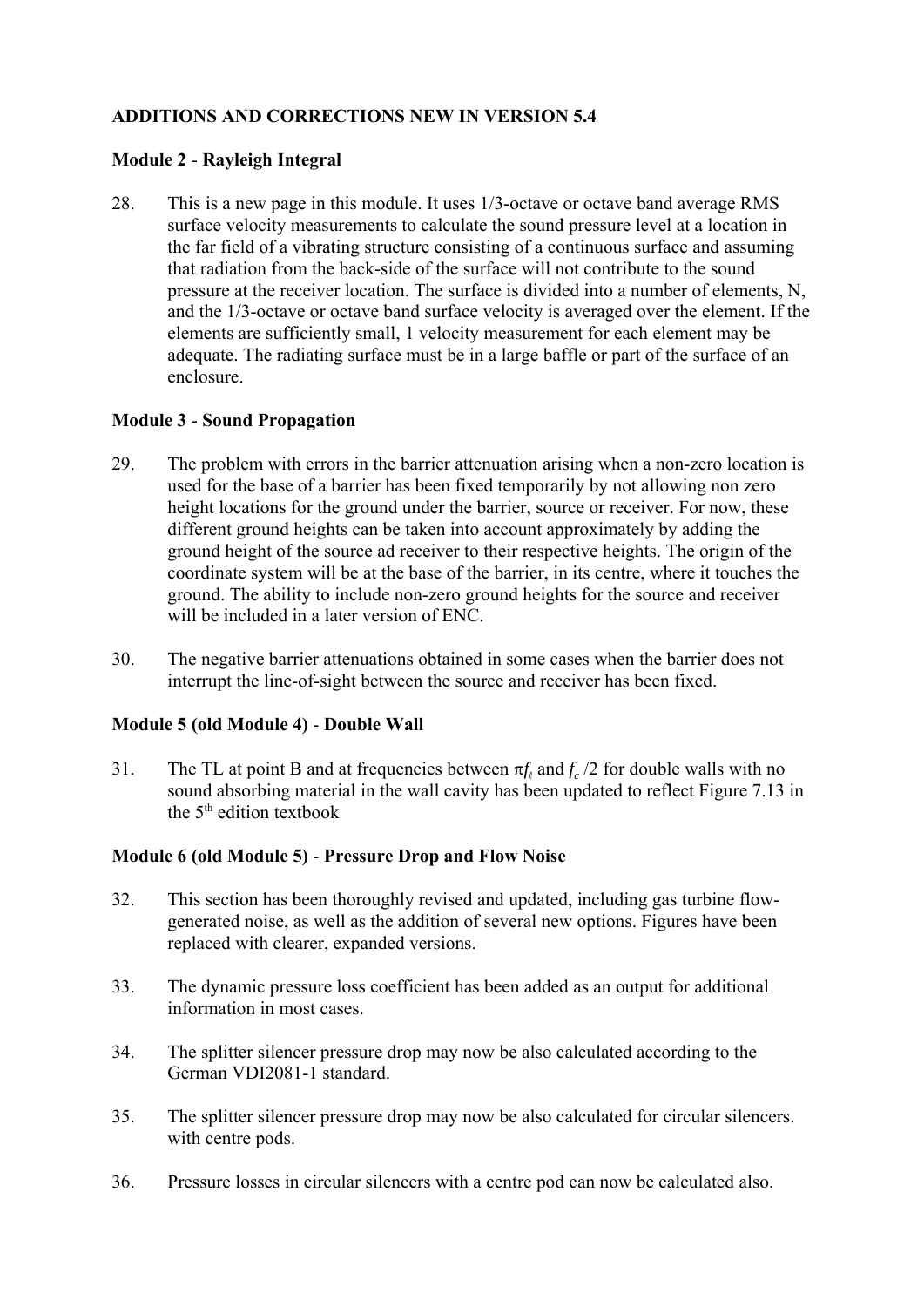- 37. The section on pressure losses through a duct element has been expanded to include more geometry options as well as an additional calculation method.
- 38. Calculations of flow generated noise have been updated and calculations according to the German VDI2081-1 standard are now included.
- 39. Calculations of flow noise due to pins holding sound absorbing material in a gas turbine exhaust stack are now included.
- 40. Calculations of flow noise due to grilles terminating air conditioning ducts are now included.
- 41. Flow noise estimates for circular mufflers with a centre pod are now included.
- 42. Flow noise calculations for flow in a straight unlined duct are now included.

### **Module 8 (old Module 7)** - **Sound Power and Sound Pressure Level Estimation**

- 43. The transformer sound power estimation section has been rewritten and updated in line with current standards.
- 44. An additional option has been added for the calculation of turbulent flow noise in pipes, based on work by Baumann and Coney (Ch. 15 in Ver and Beranek, "Noise and Vibration Control Engineering").
- 45. A new model has been added to the existing CORTN and TNM models for road traffic noise calculations. It is the CNOSSOS model developed by the EU.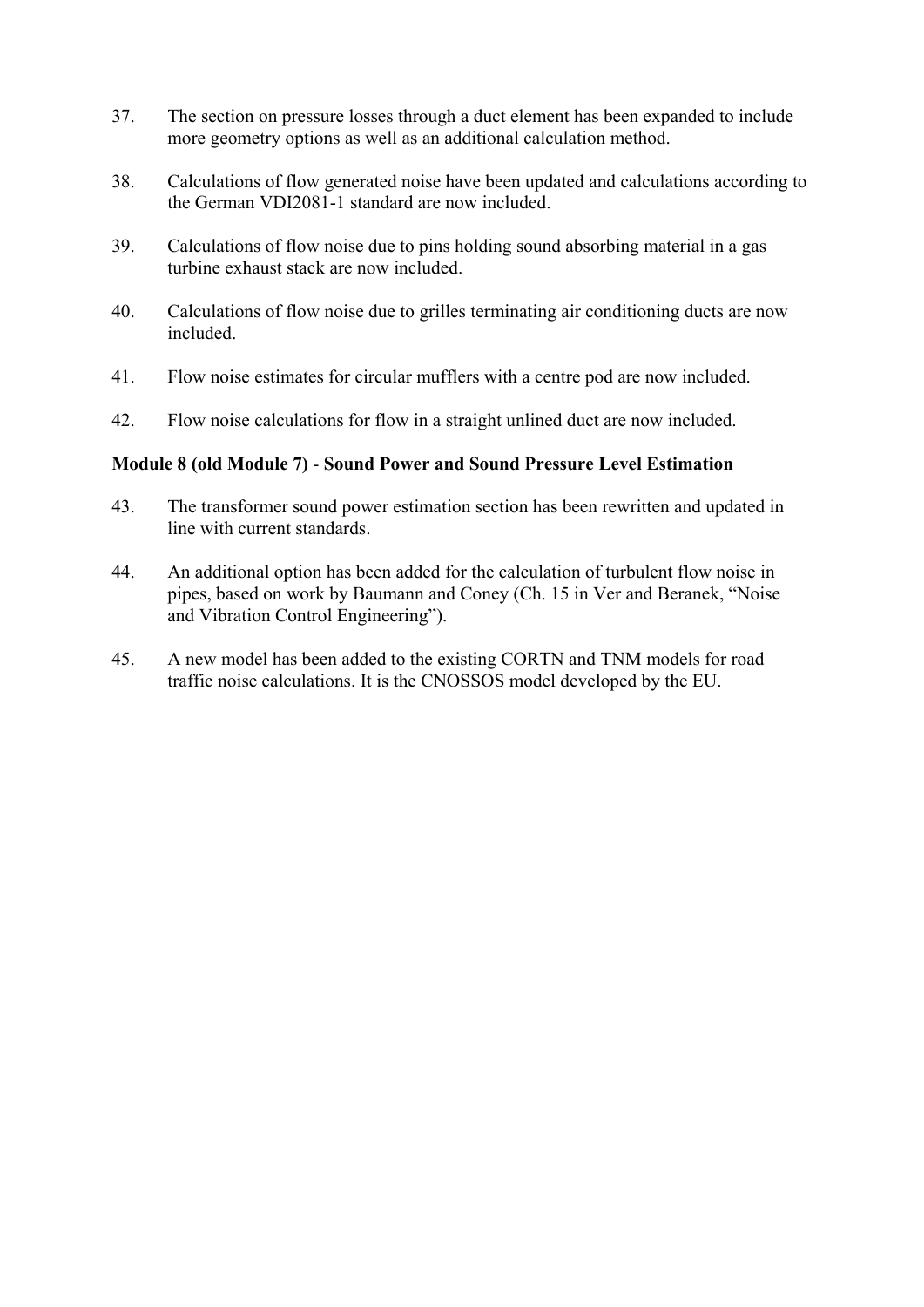# **Module 4 (old Module 3) - Room Modal properties**

46. Calculation of the absorption coefficient due to air absorption is now included in this window as well as the "Sound in Rooms" window. The same procedure from the standard, ISO9613-1 (1993), is used here as in the sound propagation module.

#### **Module 4 (old Module 3)** - **Sound in Rooms**

- 47. An additional option has been added for the measurement of absorption coefficients for a sample of material mounted in a reverberant room using a reference sound source.
- 48. In the Transient response panel, the equation numbers (which corresponded to the third edition textbook) have been updated to the 5th edition numbers.

### **Module 5 (old Module 4)** - **Single Wall (Partition)**

- 49. The Davy model for a single-leaf partition has been updated.
- 50. An additional single wall TL prediction scheme based on EN-12354 (2000) is now included in ENC

### **Module 5 (old Module 4)** - **Double Wall**

- 51. The new way of calculating the mass-air-mass resonance frequency for the Davy TL model as well as new empirical estimations of steel stud stiffnesses are now included in ENC. The entire davy model has been updated in accordance with Davy's 2019 JASA paper.
- 52. An additional double wall TL prediction scheme based on EN-12354 (2000) is now included in ENC.

#### **Module 5 (old Module 4)** - **IIC and STC**

53. TL measurements between any two rooms (not necessarily reverberant test facilities) can be used by ENC to calculate an apparent TL (ATL), which is then used by ENC to calculate an apparent STC (ASTC).

#### **Module 5 (old Module 4)** - **Composite/Flanking**

54. The heading, "TL of crack/TL of slit" is now combined into a single heading, "TL of slit" as they calculate the same thing using 3 different methods. Slit height and upper frequency limits for all three of the models are now included.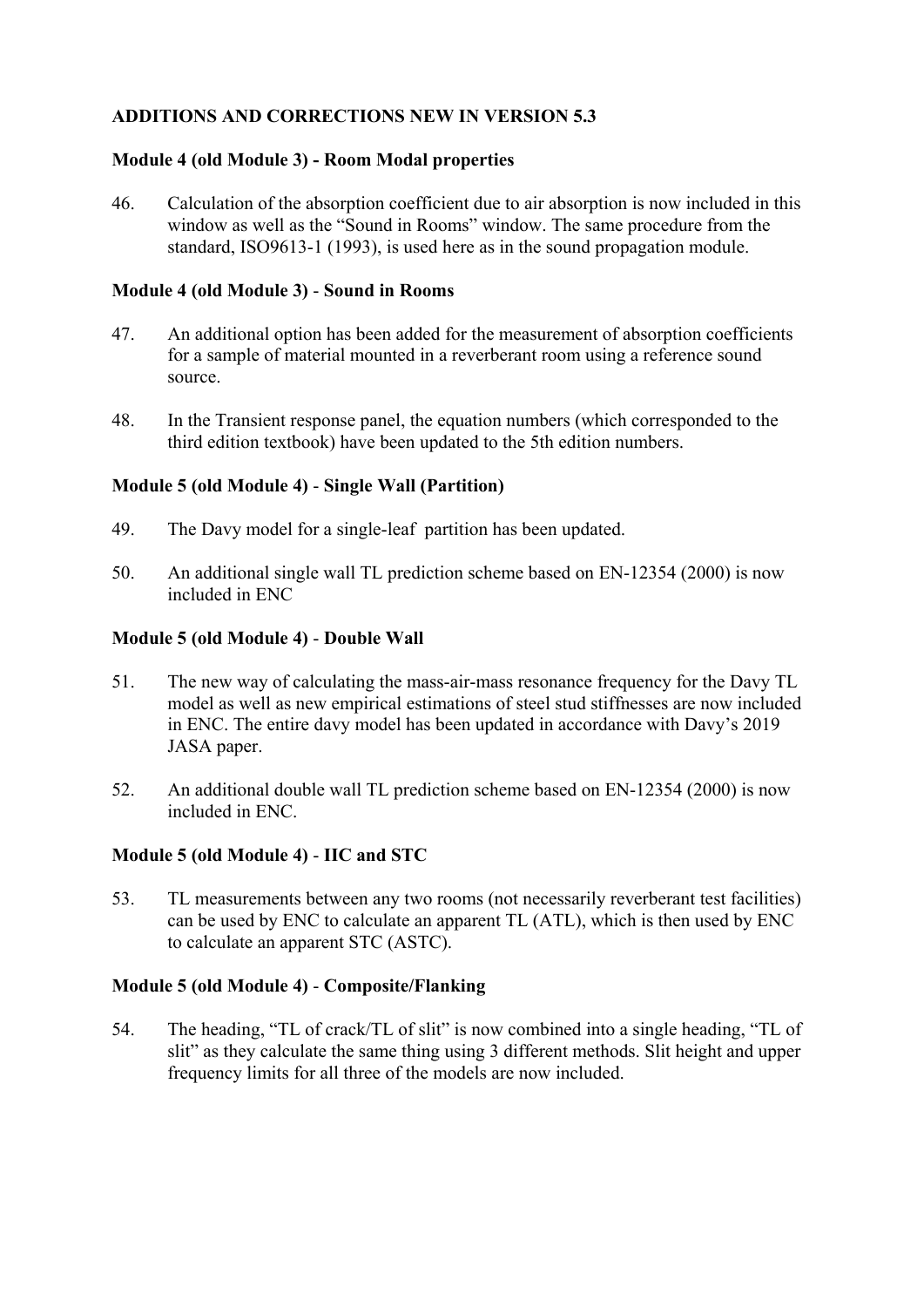# **Module 5 (old Module 4)** - **Outdoor Barrier**

55. The same calculation procedure as used in the "ENC 4th version" propagation model in Module 3 Propagation, is now used in this module.

### **Module 8 (old Module 7)** - **Fan Noise**

56. ASHRAE recommends using only sound power data from fan manufacturers. However, for cases where data are unavailable, the German standard, VDI2081–1 (2003) may be used and this procedure is in the 5th edition textbook and included in ENC, version 5.3.

### **Module 8 (old Module 7)** - **Control Valve Noise**

57. Gas properties are nnow included by using the "Constants" button where the gas type can now be selected in the constants menu.

### **ADDITIONS AND CORRECTIONS NEW IN VERSION 5.2**

The module numbers have been rearranged so that all modules previously numbered from 3 to 7 are now numbered from 4 to 8. Sound propagation has been removed from Module 2 and now Module 3 is devoted entirely to sound propagation.

#### **Module 3 - Sound Propagation**

- 58. There are 3 new pages in this window: ENC 4th version, CONCAWE and ISO9613-  $2^{\circ}$
- 59. The ENC 4th version page calculates sound propagation in the same way as done in ENC version 4 and the 4th edition of the textbook. However, it has been updated so that barrier attenuations are now integrated into the overall attenuations differently, depending on the barrier model chosen. For example, if the ISO barrier model is chosen, the ground effect attenuation is also included (by ticking the Ag box), whereas for other attenuation models, the ground and meteorological effects ares not allowed to be selected if the barrier box, Ab, is ticked.
- 60. The CONCAWE page is completely new and calculates propagation for up to 20 sources and 20 receivers simultaneously using only the CONCAWE propagation model.
- 61. The ISO9613-2 page is completely new and calculates propagation for up to 20 sources and 20 receivers simultaneously using only the ISO9613-2 propagation model. The capability to include reflections for vertical surfaces will be included in a later version of ENC.
- 62. For both the CONCAWE and ISO9613-2 models, source, receiver and barrier 2-D coordinates can be entered as distances from a user specified origin (barrier base at centre if a barrier is to be included) or as latitude and longitude coordinates. The altitude coordinate is entered as metres above a user specified vertical reference location.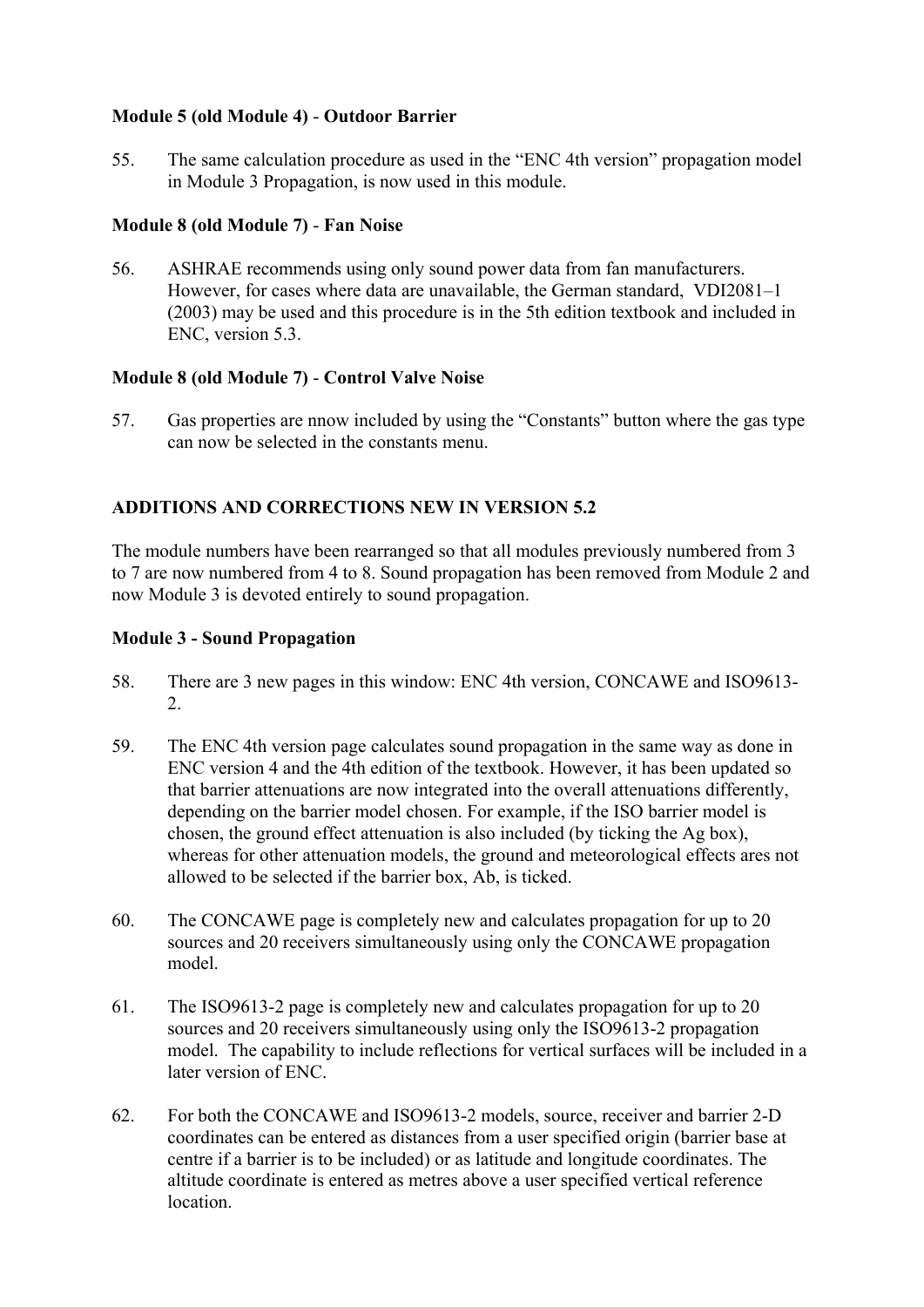### **Module 4 - IIC and STC**

63. The calculations of  $L_{n,w}$  and  $L_{nTw}$  have been corrected according to ISO 717-2.

#### **Module 4 - Sound power and SPL estimation**

- 64. The incorrect labelling of the ordinate axis on the graph for exterior noise level for the >75kW rotary compressor (in air compressors) has been fixed by changing it to sound power level.
- 65. The octave band sound power levels for >75kW rotary compressor (in air compressors) have been fxed by using the correct column (column 1) from Table 10.5 in the 5th edition of the textbook. Note also that the headings, "centrifugal air inlet" and "centrifugal casing" must be interchanged in the textbook. However, ENC does use the correct columns

# **ADDITIONS AND CORRECTIONS NEW IN VERSION 5.1**

### **Module 2 - Sound Sources**

- 66. The "sound sources" page has been divided into 2 pages: "point sources" and "Line sources".
- 67. **Monopole sources**: additional input data, radius of source and surface velocity amplitude now allow additional outputs of RMS source strength and source strength amplitude. In addition, changing any one of the input or output values results in a corresponding change to all other values. The maximum possible source surface velocity amplitude is also included

#### 68. For **dipole sources** the following input data have been added

- (a) Radius of one of the individual sources making up the dipole
- (b) Surface velocity amplitude of one of the individual sources making up the dipole
- (c) Distance, r, for calculation of the sound pressure
- (d) Frequency of radiated sound
- 69. For **dipole sources** the following outputs have been added
	- (a) RMS source strength
	- (b) Source strength amplitude
	- (c) Mean square pressure and sound pressure level (dB) at a specified distance from the dipole
	- (d) Near field specific acoustic impedance
	- (e) Maximum possible source surface velocity amplitude
- 70. An **oscillating sphere source** has been added to the point sources page. This has the same input and output data as the monopole source with the addition of the amplitude, *h*, of the oscillation.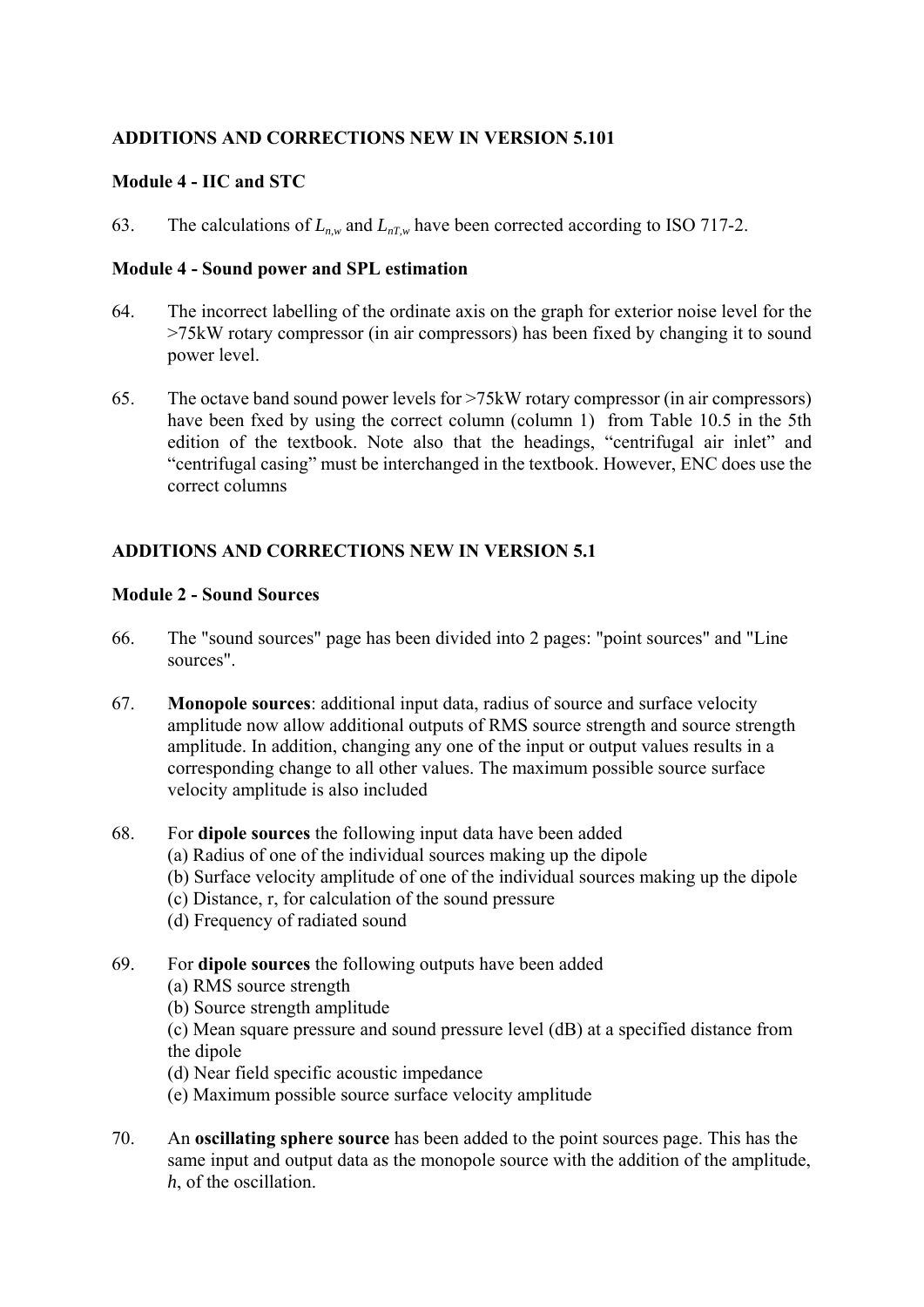71. **Quadrupole sources**: the same additional input and output data as for the monopole sources have been added.

### **Module 2 -Line Sources**

- 72. This is a new page, but the line source content is the same as the line sources part on the old sound "sources page" in version 5.0.
- 73. This page also includes the "Radiation field" part that was originally on the "sound sources" page.
- 74. A new section called "Directivity" has been added to this page and allows calculation of the effect of plane surfaces adjacent to the source on the sound pressure level measured at a specified location.

### **Module 2 -Plane Sources**

- 75. The coherent piston source part now includes calculation of the radiated sound power for sound radiation from one side of a piston mounted in the end of a pipe with no baffle, as compared to radiation from one side of a piston mounted in an infinitely large baffle. The additional normalised impedance curves for the piston in the end of the pipe are shown in different colours to distinguish them from the lines representing radiation from one side of a piston in an infinitely large baffle.
- 76. For the piston in the baffle, the functions, *w*,  $F(w)$  and  $F(w)/(U\pi a^2)$  are now calculated for given values of *θ* and frequency.

# **Module 2 - Sound Power**

77. The sound power is now also calculated from the average sound intensity over an imaginary surface surrounding a source and the area of the imaginary surface.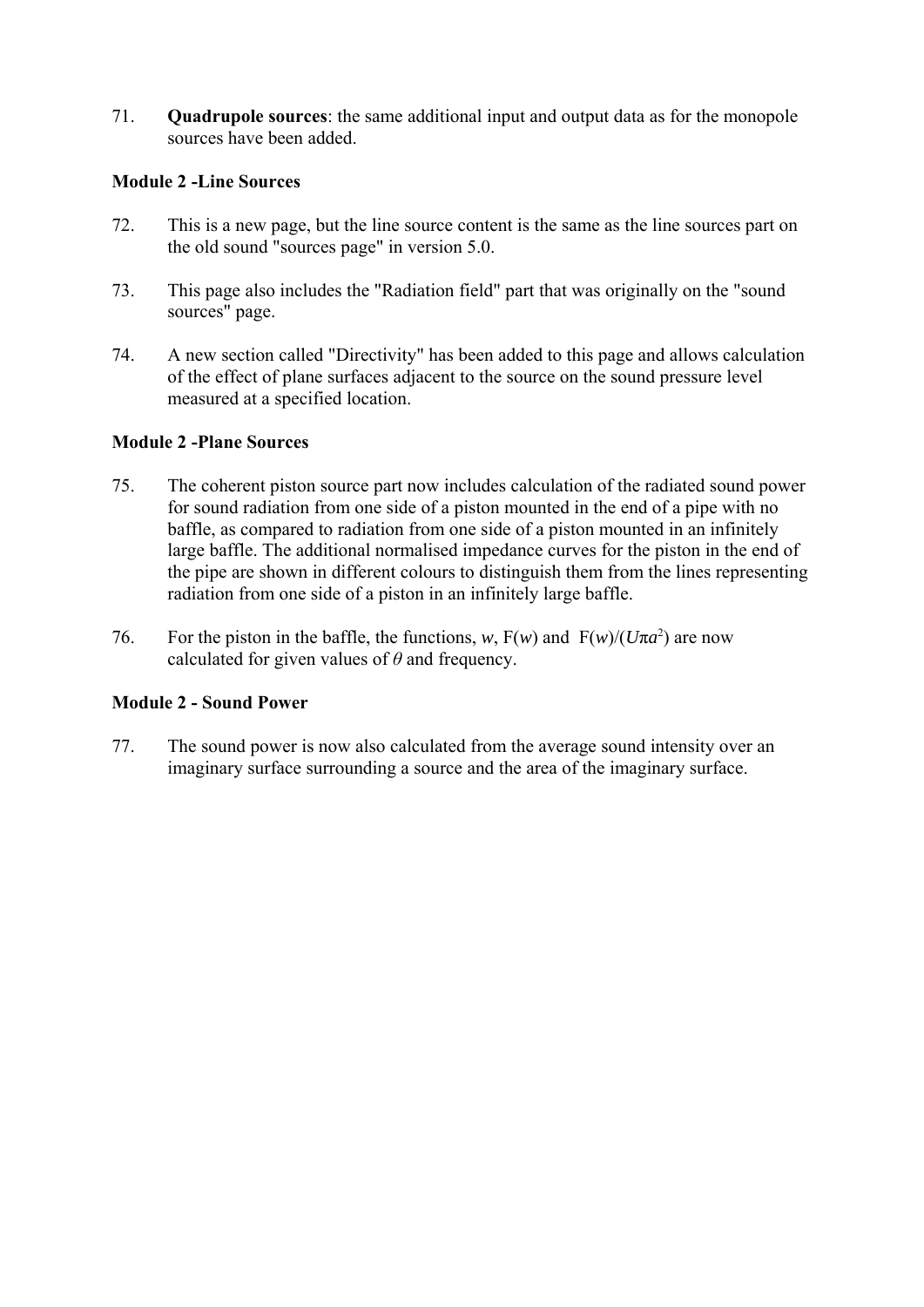### **All modules**

- 78. References to equations in the  $4<sup>th</sup>$  edition of the textbook, "Engineering Noise" Control", have been updated to references in the  $5<sup>th</sup>$  edition.
- 79. The user manual has been updated and revised.

### **Module 1**

80. The entire module has been updated and revised as described below

### **Module 1 - Fundamentals**

- 81. The units of temperature have been corrected in the constants setup panel
- 82. In the Units section, it has been made clear that the sound pressure is an RMS quantity
- 83. The modulation depth and modulation index for a tonal signal can now be calculated from the maximum and minimum sound pressure levels.
- 84. The doppler shifted frequency can now be calculated for a moving source or a moving observer, given the frequency emitted by the source and the velocity component of the observer towards the source or the source towards the observer. Negative velocities imply that the source or observer are moving in the opposite direction.

# **Module 1 - Ear Properties**

- 85. This is a new page.
- 86. The frequency of the central partition (basilar membrane) can be calculated and plotted.
- 87. The critical band centre frequency and upper and lower frequency limits corresponding to integer and half-integer Bark values are listed in a table for Bark values from 0 to 24.

# **Module 1 - Noise Criteria**

- 88. Recommended levels and reverberation times for a range of indoor spaces are provided for any chosen space type (from a popup list). Maximum recommended background noise levels are also provided.
- 89. For outdoor noise, adjusted measured noise levels can be calculated based on the time of day, the character of the noise and the type of neighbourhood.
- 90. The expected public reaction to a calculated adjusted noise level can also be calculated.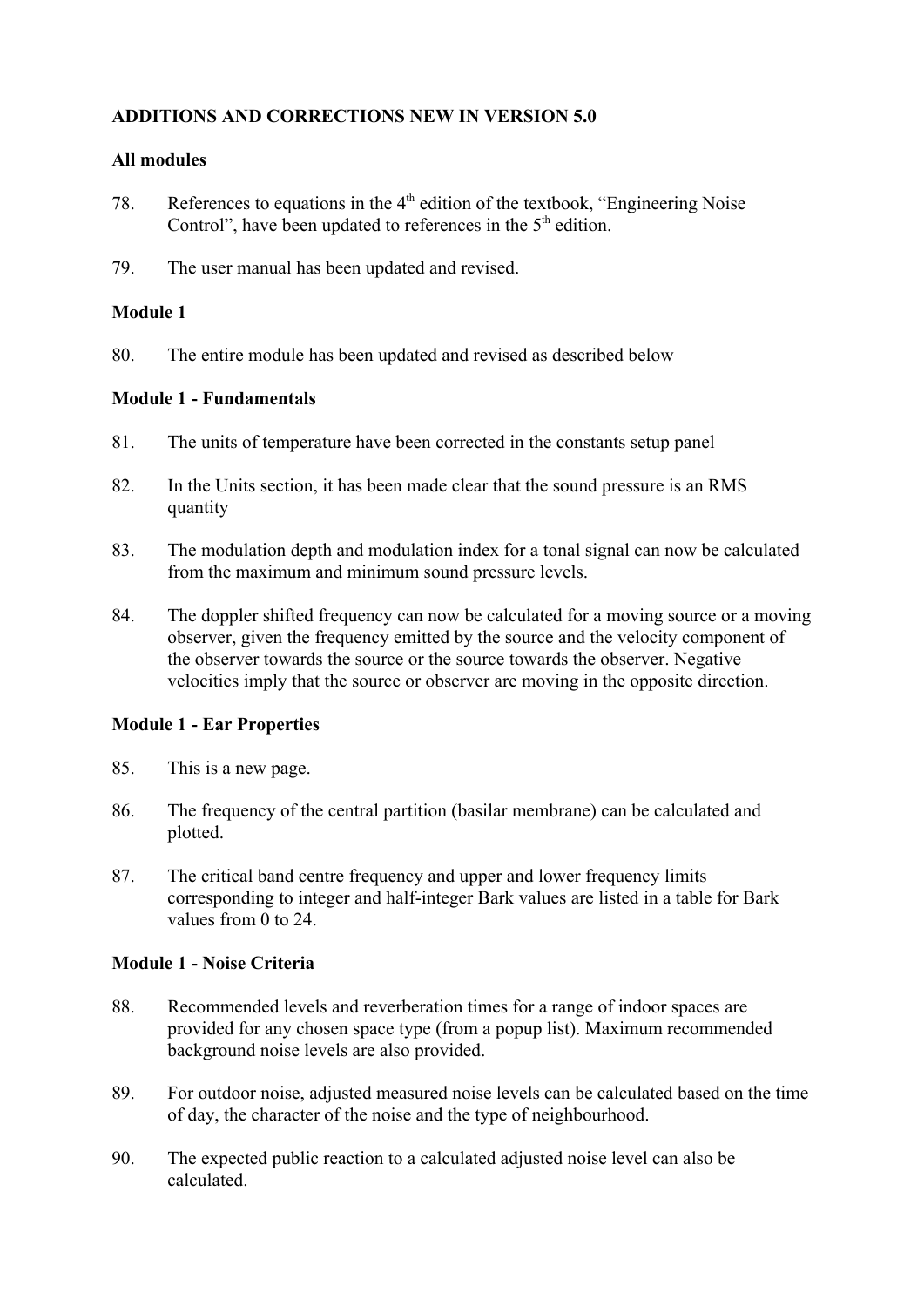91. The loudness in sones and phons for a broadband noise (defined in octave or 1/3 octave band levels) with tonal components can be calculated using ISO532 (1975). Calculations using ISO532-1 (2018) and ISO532-2 (2018) will be in a later update.

# **Module 1 - Weighting Networks**

- 92. G-weighting and Z-weighting have been added for 1/3-octave band centre frequencies as well as graphically as a function of frequency.
- 93. The low-frequency limit for the weighting specifications has been extended down to 0.25 Hz.

# **Module 1 - Hearing Protection**

- 94. This is a new page.
- 95. The A-weighted protected noise level,  $L_{\text{brot A}}$  can be calculated for a given hearing protector rating corresponding to various rating schemes. An indication is also provided if the protected noise level represents over protection or marginally overprotection.
- 96. The percentage of users expected to achieve  $L_{\text{brot }A}$  is provided for each rating scheme.
- 97. ENC also calculated the degredation in overall performance if the user removes the hearing protection for any length of tme during the exposure period.

# **Module 1 - Instrumentation**

- 98. This is a new page.
- 99. For a condenser microphone, the microphone output voltage or incident sound pressure level can be calculated from input data for one or the other.
- 100. For a condenser microphone, the resistance of the microphone vent hole can be calculated and used to estimate the lower limiting frequency of the microphone.
- 101. An item of equipment may be selected from a dropdown list and ENC will provide details of the emitted noise characteristics, the type of measurement required to characterise the noise, the type of instrument required to measure the noise and comments on the type of data analysis that may be appropriate.
- 102. For measurements on structures with accelerometers, ENC will calculate the accelerometer impedance, the useful frequency range for a particular accelerometer, the expected amplitude distortion and the maximum allowed accelerometer mass for reliable measurements on a particular type of structure.
- 103. Given a dB level of acceleration, velocity, displacement or force, ENC will provide the corresponding RMS level and vice versa.
- 104. For a specified single frequency, ENC will calculate RMS or dB level of acceleration,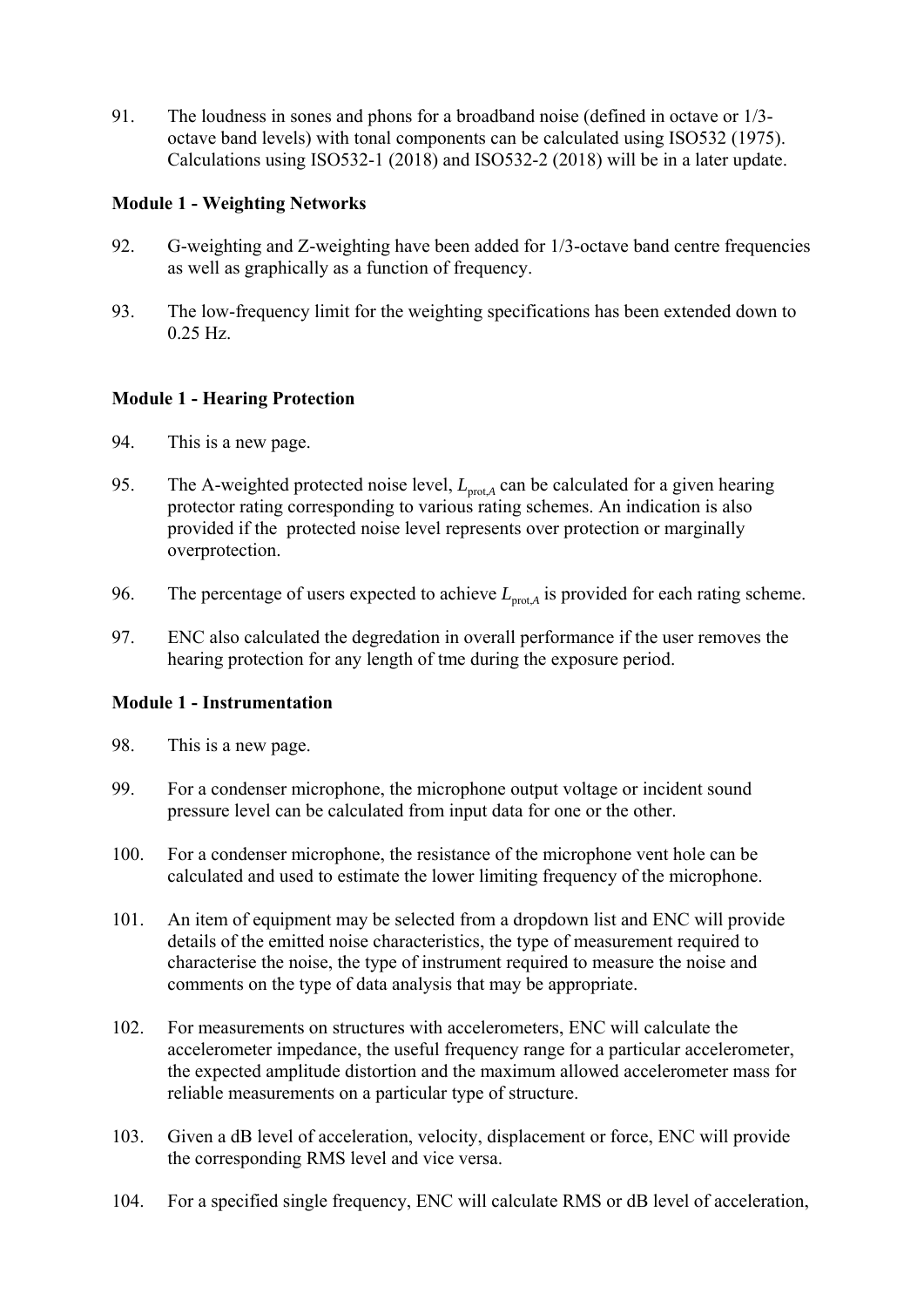velocity of displacement given one of the others.

105. For a specified damping type and level, ENC will calculate the corresponding damping amount for a wide range of different damping measures and descriptors (a total of 11 different damping measures).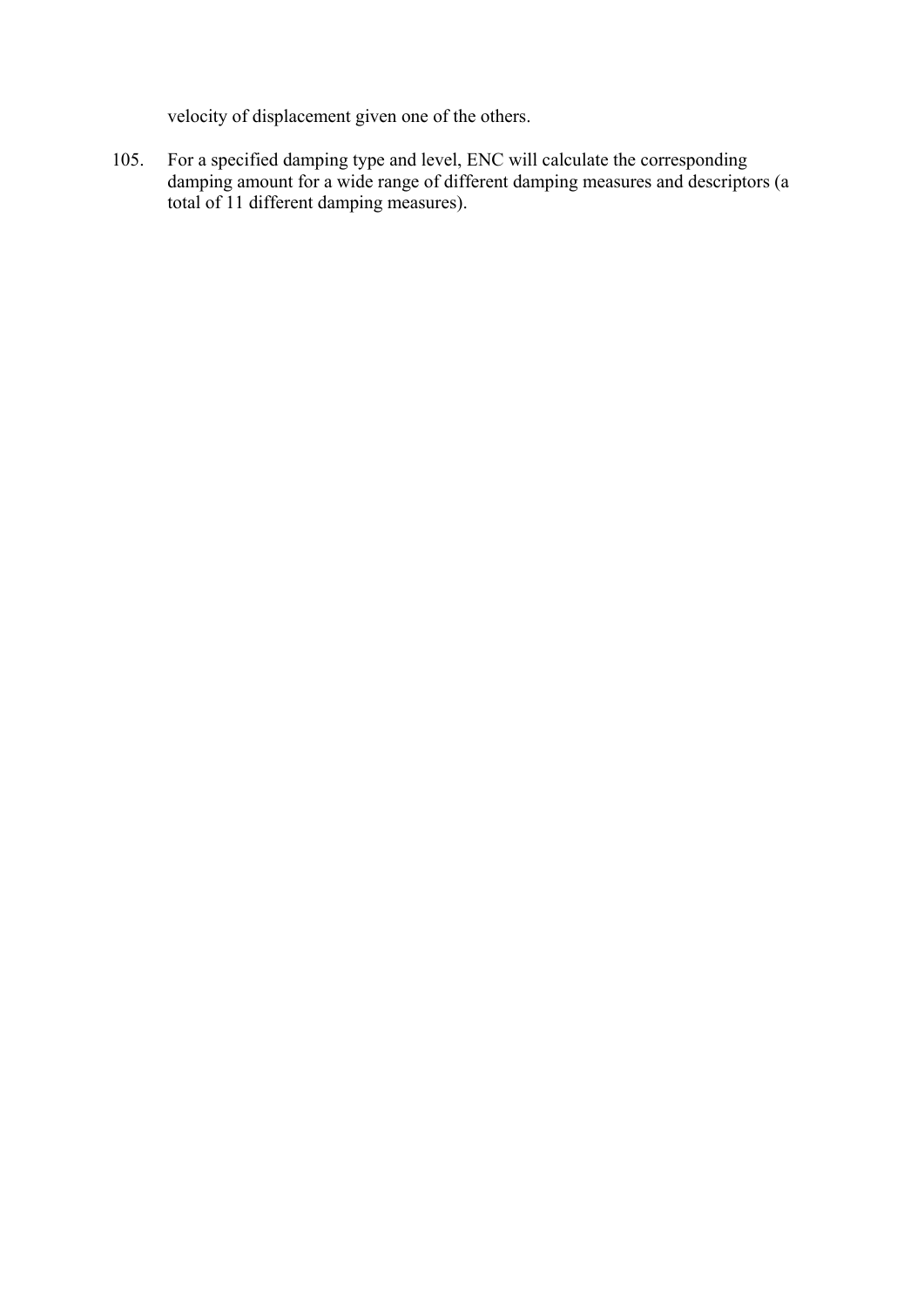### **Module 5 - Impedance and reactive muffler modules**

106. The calculation of the upper valid frequency for Helmholtz resonator calculations has been corrected to account for the cavity dimensions.

### **ADDITIONS AND CORRECTIONS NEW IN VERSION 4.4**

#### **Module 2 - Sound propagation**

- 107. Some errors in the calculation of the spherical wave reflection coefficient (outlined in the  $4<sup>th</sup>$  edition errata available on www.causalsystems.com) have now been fixed in ENC.
- 108. The atmospheric turbulence effect on the spherical wave reflection coefficient is now calculated in a more accurate way (again outlined in the  $4<sup>th</sup>$  edition errata available on www.causalsystems.com)**.**
- 109. Atmospheric absorption values are now calculated using equations in ANSI S1.26 (1995), rather than the table in the  $4<sup>th</sup>$  edition of Engineering Noise Control.
- 110. Incorrect equation references have been fixed (changed from  $3<sup>rd</sup>$  edition numbers to  $4<sup>th</sup>$ edition numbers).
- 111. Reflection coefficient modulus calculations are now indicated in ENC as  $|R_n|$  and  $|R_s|$ instead of just  $R_p$  and  $R_s$
- 112. In meteorological effects window, there is a choice "shadow Zone". This is only valid if the total sonic gradient is negative (based on temperature and wind gradients). Now the results are greyed out (not available) if the total sonic gradient is positive.

#### **Module 3 - Sound in rooms**

113. Incorrect equation references have been fixed (changed from  $3<sup>rd</sup>$  edition numbers to  $4<sup>th</sup>$ edition numbers).

# **Module 3 - Pipe lagging**

114. A third option for this calculation has been added, corresponding to the standard, ISO 15665:2003.

#### **Module 5 - Reactive Muff**

115. A more accurate equation is used to calculate the resonance frequency of a Helmholtz resonator (corrected version of Equation  $(9.44)$  in the  $4<sup>th</sup>$  edition)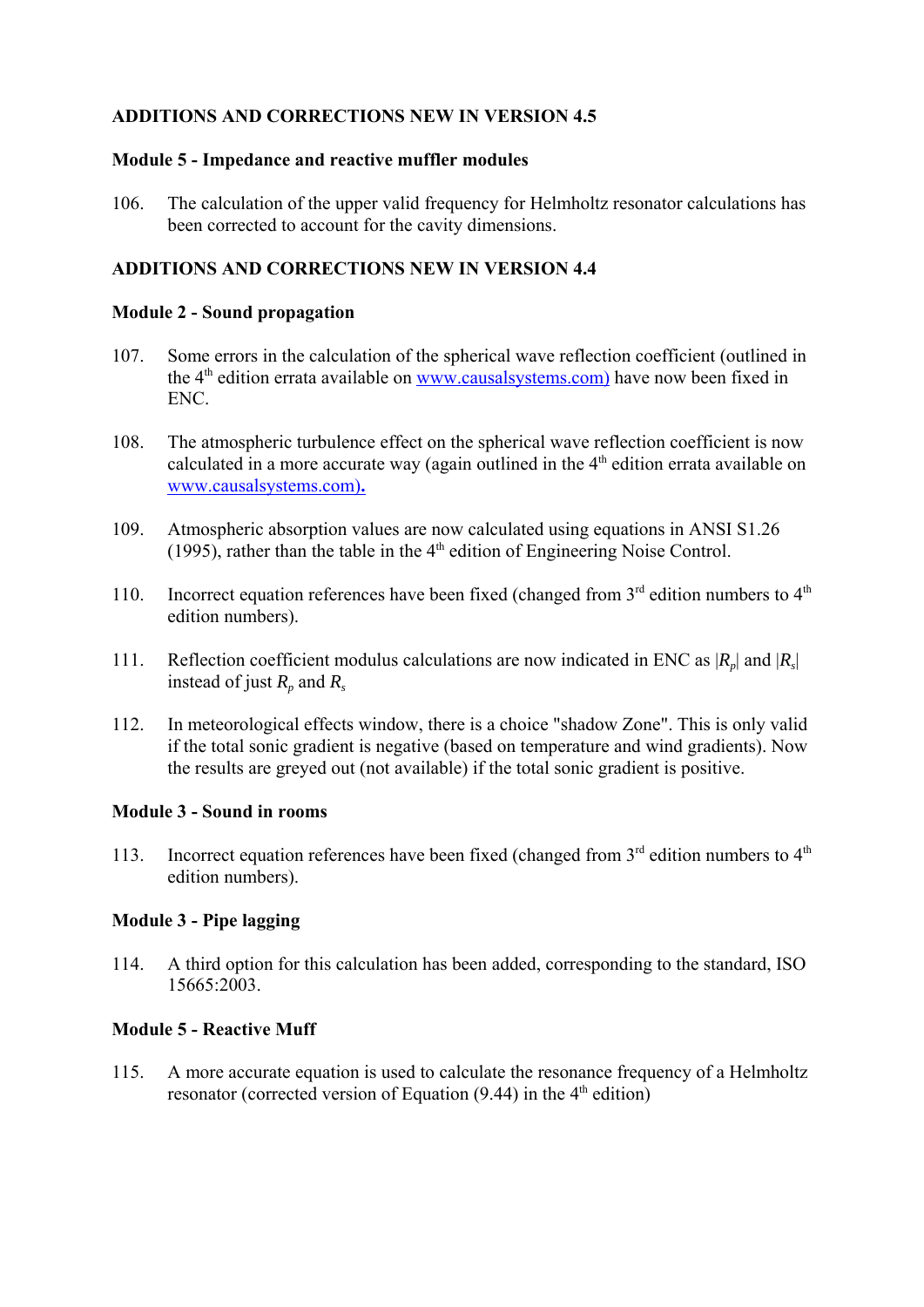# **Module 6 - Single isolator system**

116. Modulus of rigidity is now calculated from Young's modulus and Poisson's ratio instead of being entered by the user

# **Module 7 - Sound power and SPL estimation - Pipe Flow (Eq 11.13 for TL)**

117. This option is no longer available - too inaccurate.

### **Module 7 - Sound power and SPL estimation - Pipe Flow**

118. Users now have a choice between a valve type noise source or just internal pipe turbulent flow as noise sources. So there are two pages in ENC to reflect the two different noise sources and these are labelled "Pipe flow (turbulent flow noise source)" and "Pipe flow (valve noise source)".

The calculation procedure used by ENC for pipe flow noise generated by turbulent flow is listed below. For the internal noise generated by a valve, the internal sound power level and internal 1/3-octave band spectra of the sound power level and sound pressure level are calculated as for valve noise and then step (i) onwards below is followed.

- (a) Calculate the overall internal unweighted sound power,  $W_a$  using equation (11.76) (or Eq. (11.77) for vacuum lines.
- (b) The efficiency, is the acoustical efficiency of a free jet, calculated using Equation (11.22) in the  $4<sup>th</sup>$  edition textbook.
- (c) Calculate overall unweighted internal sound power level from *Wa*
- (d) Calculate the overall unweighted internal sound pressure level using Equation  $(11.46)$  in the 4<sup>th</sup> edition textbook.
- (e) Calculate the 1/3-octave band levels for the internal sound power levels using the spectrum shape for internal noise levels for turbulent flow from the book, "Fundamentals of Noise and Vibration Analysis for Engineers", 2nd Edn. by M.P. Norton and D. Karczub (2003).
- (f) Calculate the 1/3 octave band levels for the internal sound pressure level using Equation (11.46) in the 4<sup>th</sup> edition textbook but by replacing  $W_a$  with the 1/3octave band power.
- (g) Adjust each 1/3 octave band (both power and sound pressure level) by the same dB level so that the logarithmic sum of all 1/3 octave bands is equal to the unweighted total.
- (h) Calculate the A-weighted overall internal sound pressure level and power level.
- (i) Calculate the pipe ring frequency.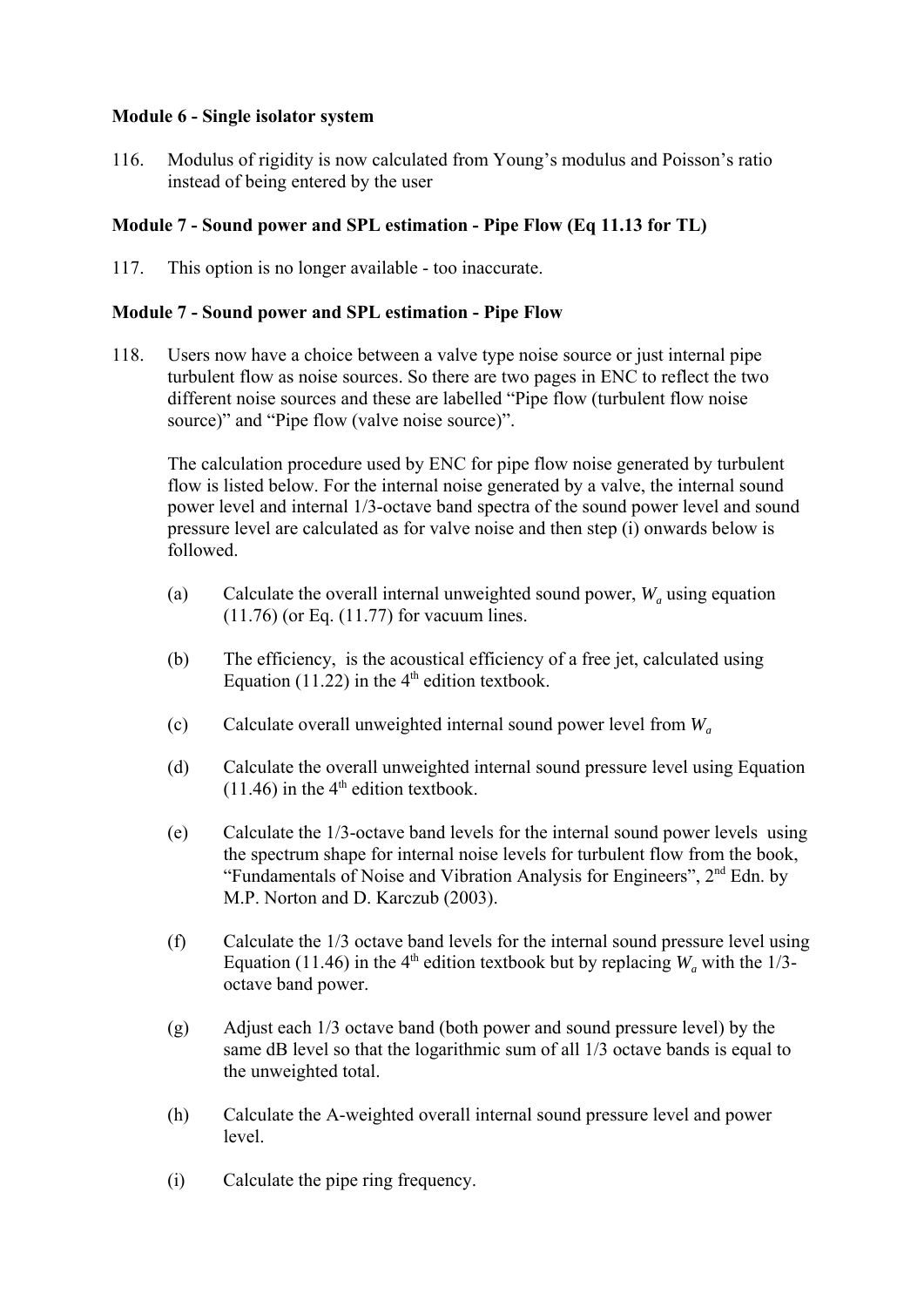- (j) Calculate the TL in 1/3-octave bands using Equation (8) from the 2015 version of the standard, IEC534-8-4.
- (k) Calculate the external sound pressure level adjacent to the pipe wall in 1/3-octave bands by subtracting the band TL from the internal band sound pressure level.
- (l) Calculate the sound pressure level (in 1/3 octave bands) external to the pipe and 1 m from the pipe wall using Equation  $(11.64)$  in the 4<sup>th</sup> edition text book modified for1/3 octave band level calculation.
- (m) Calculate the externally radiated unweighted sound power level in 1/3-octave bands in the  $4<sup>th</sup>$  edition text book modified for  $1/3$  octave band level calculation.
- (n) Calculate the octave band and overall unweighted and A-weighted external sound power levels and sound pressure levels at 1 m from the pipe wall using the 1/3 octave band levels calculated in item (l).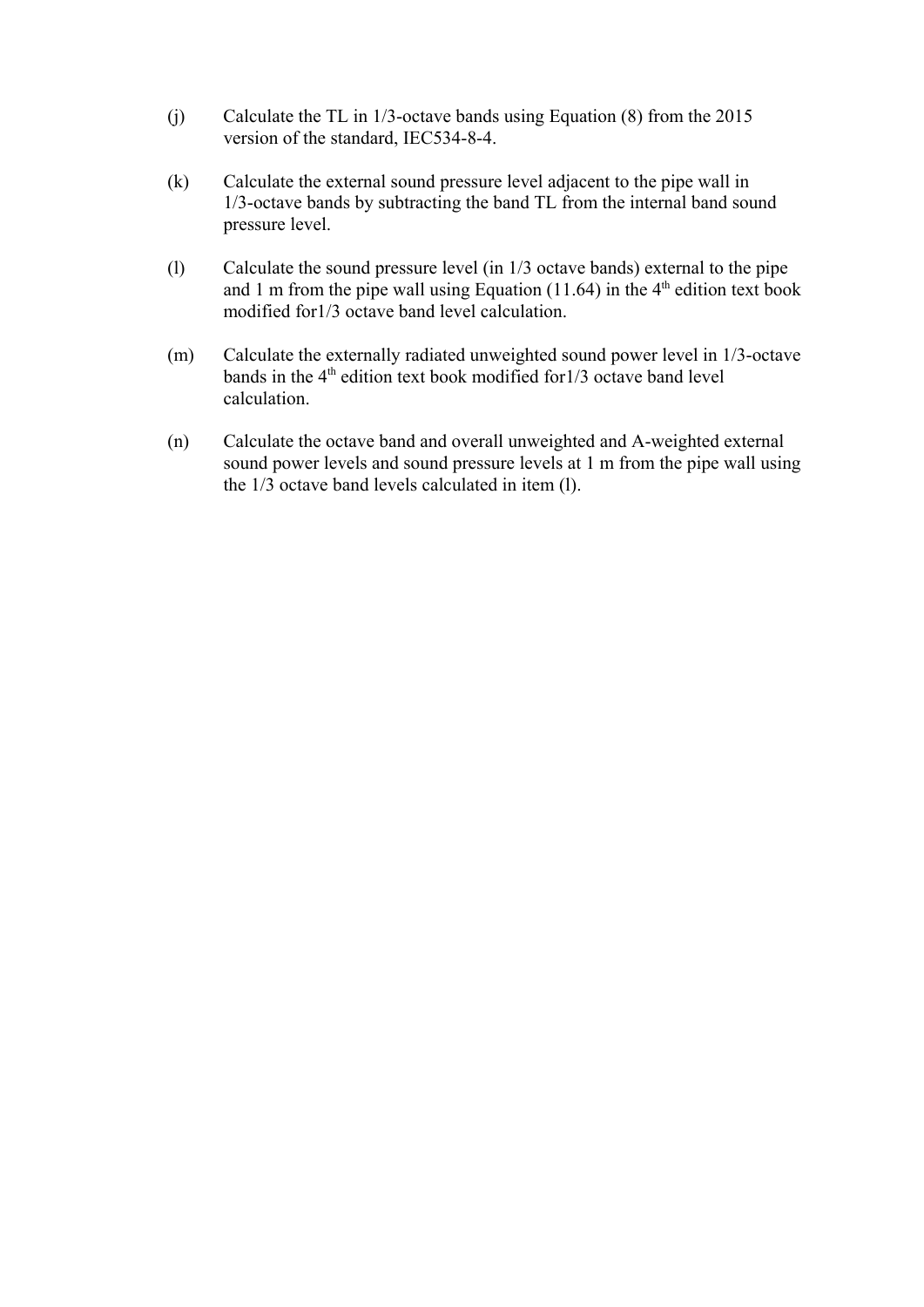### **Module 1 - Fundamentals**

119. When adding incoherent sounds, the phase of sound 1 is now automatically set equal to zero as the important quantity is relative phase between the two sounds

### **Module 1 - Noise level criteria**

- 120. It is now possible to use SIL as a criterion for speech interference. This is in addition to the existing dBA criterion.
- 121. There is now a separate scale on the right hand axis in the graph for Sones and Phons. The ability to graph sones has also been added.
- 122. The problem of the noise level curve changing to black when RNC curves are plotted has been fixed.

### **Module 3 - Room modal properties**

123. The problem of calculation of an incorrect crossover frequency when the number of modes criterion is selected has been fixed. Previously it was the lowest frequency of the frequency band that satisfied the criterion. Now it is the band centre frequency, which is correct.

#### **Module 3 - Porous material absorber**

- 124. Pop-up boxes now appear to allow the user to enter values when the "Use Calculated Flow Resistivity" and "Multi Layered Material" boxes are checked.
- 125. The absorption coefficient is can now be exported for 1/3 octave banc centre frequencies and also at 1 Hz intervals from 10 Hz to 1000 Hz by pressing the "F8" button on the user computer. ENC will ask for a file name for saving the data.

# **Module 4 - Enclosures**

126. Minor text correction. Also remember to click on "run" when a new calculation is required.

#### **Module 3 - CoRTN Road traffic noise**

127. The error in the use of heavy vehicle percentage in the 1-hour interval calculations has been corrected. In version 4.1, only the 18-hour interval calculation was corrected.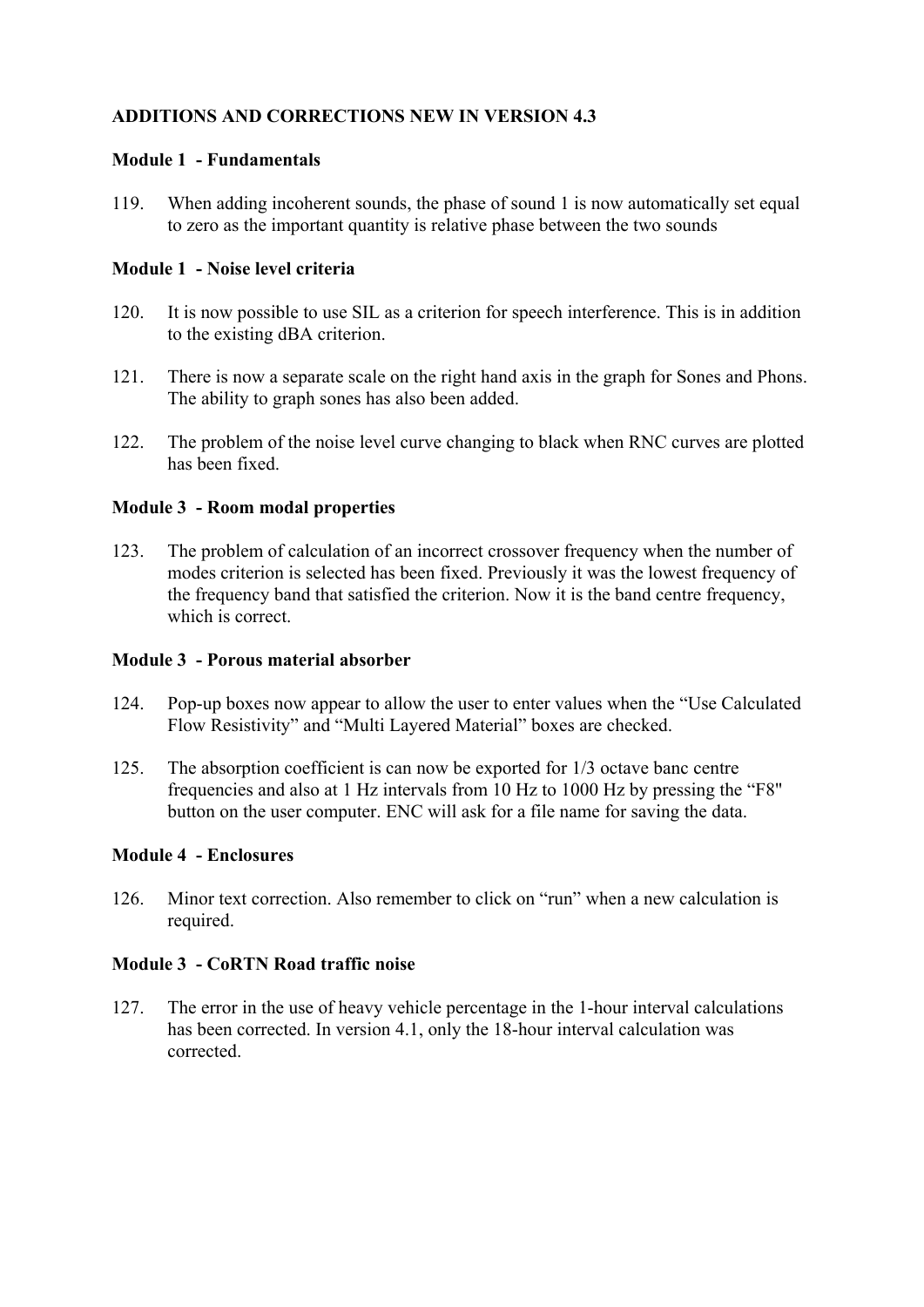- 128. The error that appeared when right clicking on an ENC screen to access help files has now been fixed.
- 129. The problem with the "constants setup" screen disappearing towards the bottom right of the screen has been fixed.
- 130. Some minor formatting issues with text running into dialog boxes has been fixed.

# **Module 4 - Partition and double wall**

131. More realistic default loss factors are now used in the material properties in the TL calculations in Module 4. However, these only apply to bolted structures. ENC relies on the user exercising some judgement on the appropriate loss factor to use, depending on the type of structure. For example a welded structure would have loss factors towards the low end of the range given in the Bies and Hansen text book  $(4<sup>th</sup>$ edition).

### **Module 7**

132. The crash that occurred in Module 7 when clicking on the "Sound power and SPL estimation" menu icon immediately after the "Highway noise" icon has been fixed.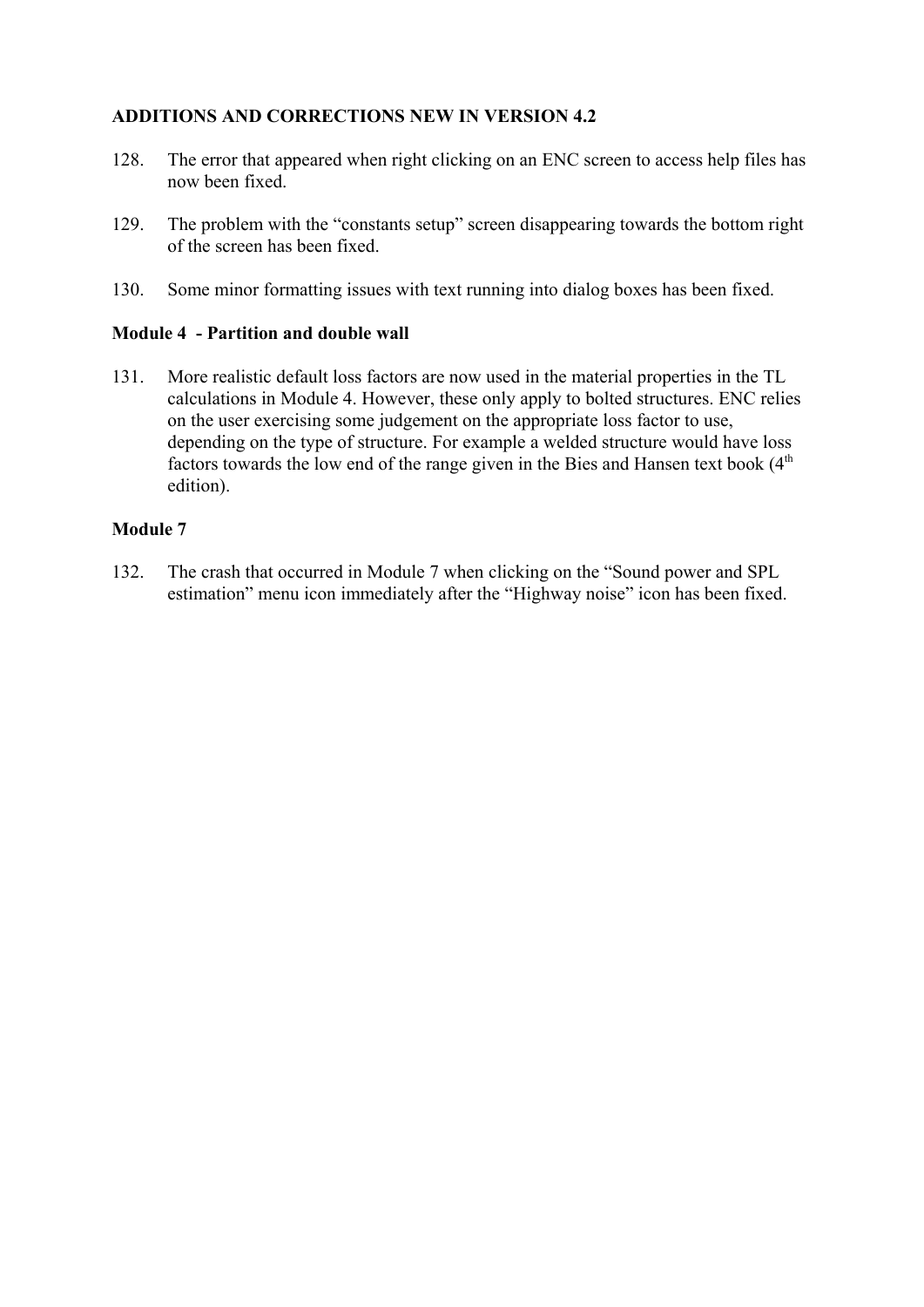133. In the CONSTANTS window, the gas dynamic viscosity at  $20^{\circ}$ C is entered by the user and ENC calculates the value corresponding to the temperature entered in this window.

# **Module 4 - Partition and double wall**

- 134. Transmission loss values in 1/3 octave bands can now be exported to an excel spreadsheet by pressing F8.
- 135. Problems with TL calculations for thick panels at low frequencies below the first panel resonance frequency have now been fixed.
- 136. When there are multiple TL curves displayed, the STC and Rw values now correspond to the curve with the cursor on it.

# **Module 5 - Dissipative Mufflers**

137. Duct bend attenuation. There is now an additional choice of the latest ASHRAE method. In addition, the confusion between rounded and mitre bends has been clarified in the software and in the user manual. Both types of bend can apply to circular section and rectangular section ducts and there is no difference between rectangular and circular section ducts. Curve F from Figure 9.25 in the text book is no longer used in ENC as curve E gives good results for all duct sizes.

# **Module 5 -Pressure Drop and Flow Noise**

- 138. This page has been completely revised and an additional method due to Ver and Beranek for calculating the dynamic pressure loss associated with a parallel baffle silencer has been included.
- 139. The textbook method now uses equations 9.123 and 9.124 in the 4<sup>th</sup> edition text book.
- 140. Users can now choose the type of wall in the silencer or duct as its roughness has considerable influence on the pressure loss.
- 141. An additional method following ISO14163-1998 has been included for calculating silencer self noise (or re-generated noise)

# **Module 7 - CORTN Road Traffic Noise**

142. Error in taking into account the percentage of heavy vehicles has now been corrected.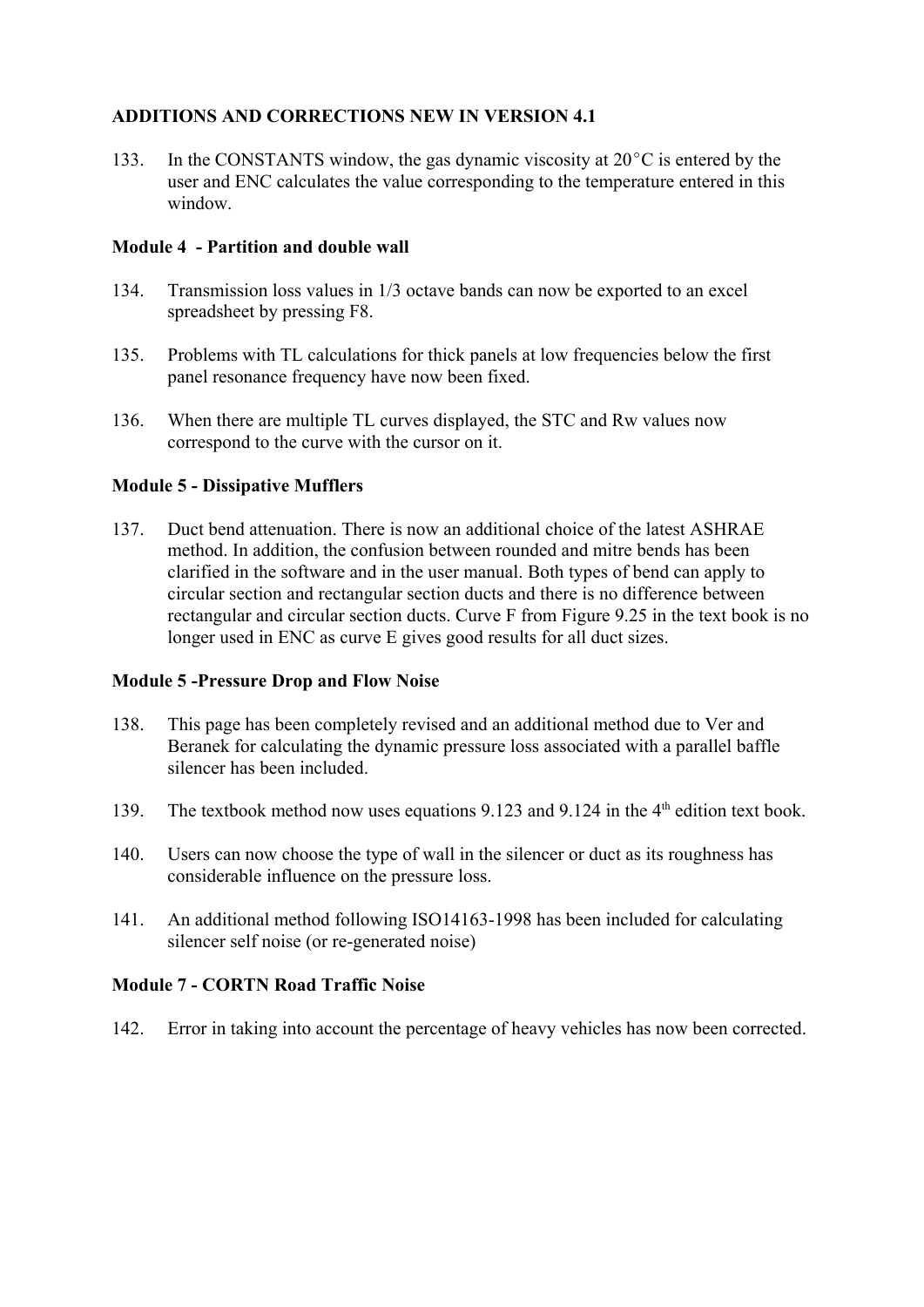### **Module 5 - Dissipative Mufflers**

- 143. Allowance is now made automatically for the change in flow resistance as a function of temperature. This means that by clicking on the green button next to the flow resistance input window, the user can specify the temperature applicable to the flow resistance measurement. Then, when ENC calculates the muffler IL at a different temperature (corresponding to the temperature selected when the "Constants" button is clicked on), the correct flow resistance will be used.
- 144. When the "Show att. curve" button is clicked, the user can see the narrow band as well as the 1/3 octave band average IL values. The error that gave incorrect 1/3 octave values has now been corrected. This error only affected the pop up window and nothing else in the dissipative muffler calculations.
- 145. The exit loss calculation has now been extended up to 10 m diameter ducts and down to 75 mm diameter ducts.

# **ADDITIONS AND CORRECTIONS NEW IN VERSION 3.6**

- 146. In parts of ENC where the character, *i*, appears in a small green box, text data can be imported by clicking on it.
- 147. In **Modules 3, 4, 5, 6 and 7**, all curves plotted on each graph with the overlap button in the "ON" position are now saved by clicking on the "SAVE" button under the graph - previously only the latest curve was saved with the graph was saved.
- 148. In previous versions of ENC, changes to the Constants menu only affected the current window and were not saved when going to another window. Now whatever you set in the constants window is saved for all modules until you change it again in the constants menu.

# **Module 2 - Sound propagation - meteorological effects**

149. a "custom" option has been added in the "ground type" box in the meteorological effects panel. When this option is selected, the user can enter their own value of the coefficient, ξ, This has been done is all places where the coefficient is used. The custom coefficient can also be saved and recalled.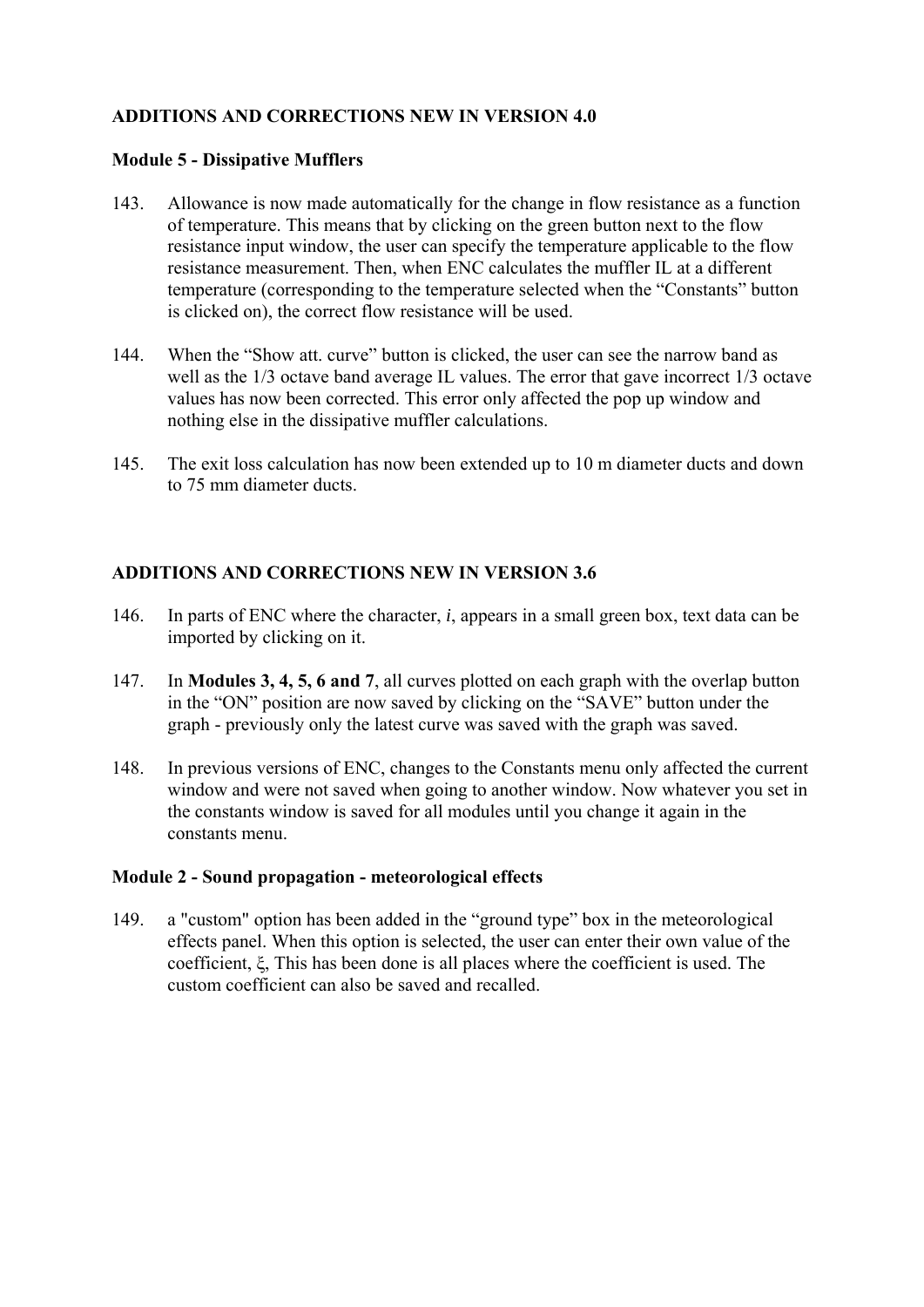# **Module 2 - Sound propagation - meteorological effects**

150. The effect of changes in atmospheric pressure (in the constants menu) on density changes in the atmosphere is now included in all sound pressure and sound power relationships and calculations.

# **Module 4 - Sound Transmission Loss**

- 151. An extended materials list has been included to reflect the new list in the  $4<sup>th</sup>$  edition text book. The required material can be selected by right clicking (or double left clicking) on the word, "Layer" at the top of the column of material properties.
- 152. The critical frequency data point has been added to the single and double wall TL graphs for the SHARP TL calculation method to give a more representative and more visually pleasing result.

# **Module 5 - Impedance**

- 153. The statistical absorption coefficient calculation has been included with the perforated panel analysis and its value can be plotted in octave bands
- 154. A new pop-up window has been provided (click on "zoom" under the graph) that provides a more detailed plot, a frequency range choice and a linear frequency and amplitude scale choice (in addition to the current logarithmic frequency and amplitude scales).

# **Module 5 - Reactive Mufflers**

155. A new pop-up window has been provided (click on "zoom" under the graph) that provides a more detailed plot and a linear frequency and amplitude scale choice (in addition to the current logarithmic frequency and amplitude scales).

# **Module 7 - Sound power and SPL estimation**

156. Radiated noise calculations are now included for supersonic jets. Previously only subsonic jets were included.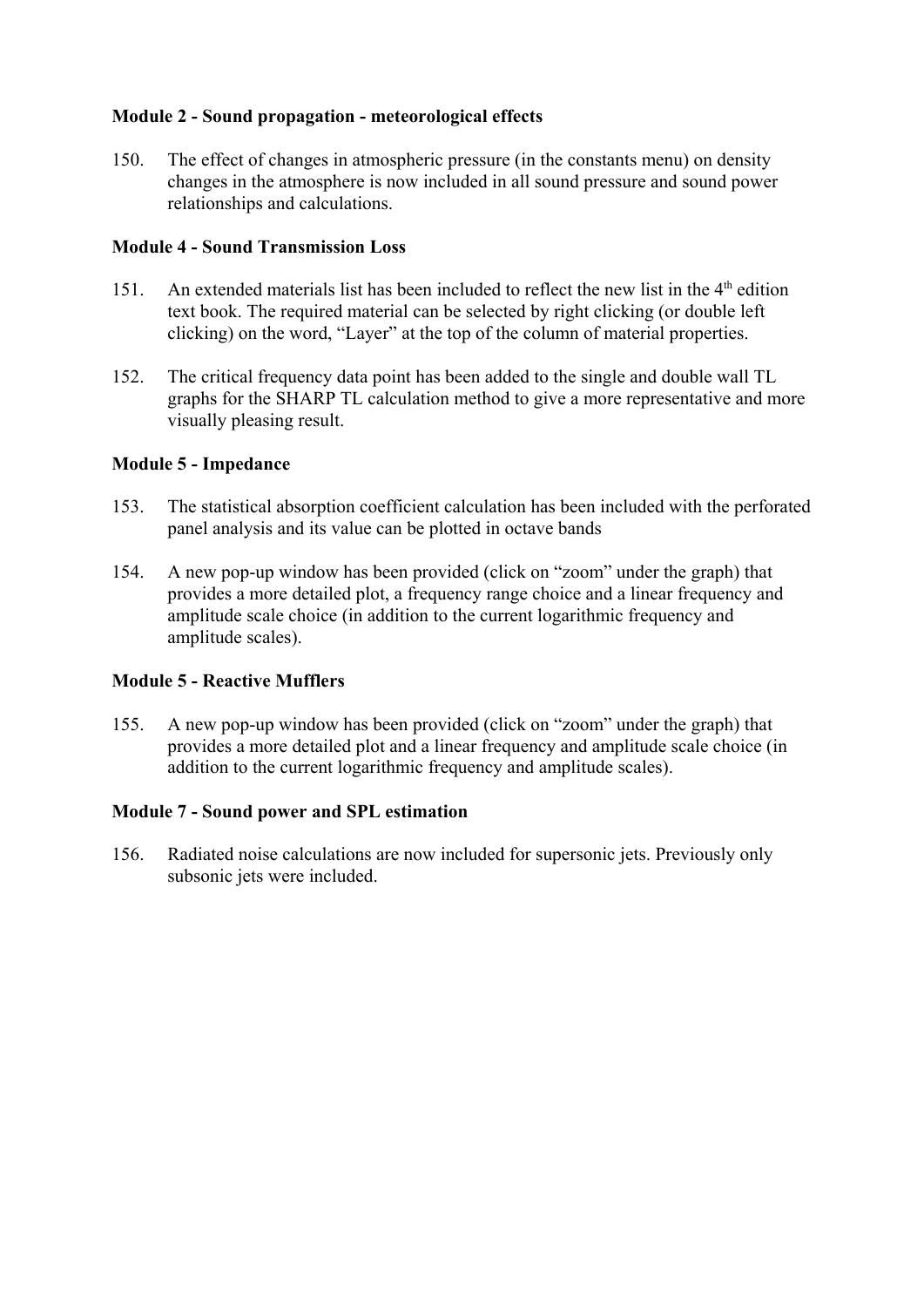Two general additions have been made. First, it is now possible to import and export text file data into the tables in ENC so now data from a spreadsheet can be imported without having to re-type it. Second, it is now clearer which part of each module users are in as the page name on the menu bar is now highlighted in red.

### **Module 5 - Impedance**

- 157. End corrections and effective lengths for all muffler elements have been revised in line with the  $4<sup>th</sup>$  edition of the text book.
- 158. The maximum valid frequency for the graphs has now been revised to include the extension due to wave analysis when that option is chosen**.**
- 159. It is now made clear that the analysis for the 1/4 wave tube is based on wave analysis rather than the less accurate lumped element analysis.
- 160. Where appropriate, the windows in the impedance page have been altered to reflect the windows in the reactive muffler panel as closely as possible.

# **Module 5 - Reactive Mufflers**

- 161. End corrections and effective lengths for all muffler elements have been revised in line with the  $4<sup>th</sup>$  edition of the text book
- 162. The maximum valid frequency for the graphs has now been revised to include the extension due to wave analysis when that option is chosen**.**
- 163. It is now made clear that the analysis for the 1/4 wave tube is based on wave analysis rather than the less accurate lumped element analysis

#### **Module 5 - Exhaust Stack Directivity**

164. A new analytical model as described in the  $4<sup>th</sup>$  edition text book has been added, as have new curves based on more extensive experimental data. This has replaced the current calculation procedure based on the  $3<sup>rd</sup>$  edition text book

#### **Module 7 - Sound power and SPL estimation**

165. The air compressor pages has been rearranged so that only one page is used for each compressor type. Also the different calculation results for exterior noise of large compressors are explained in the manual.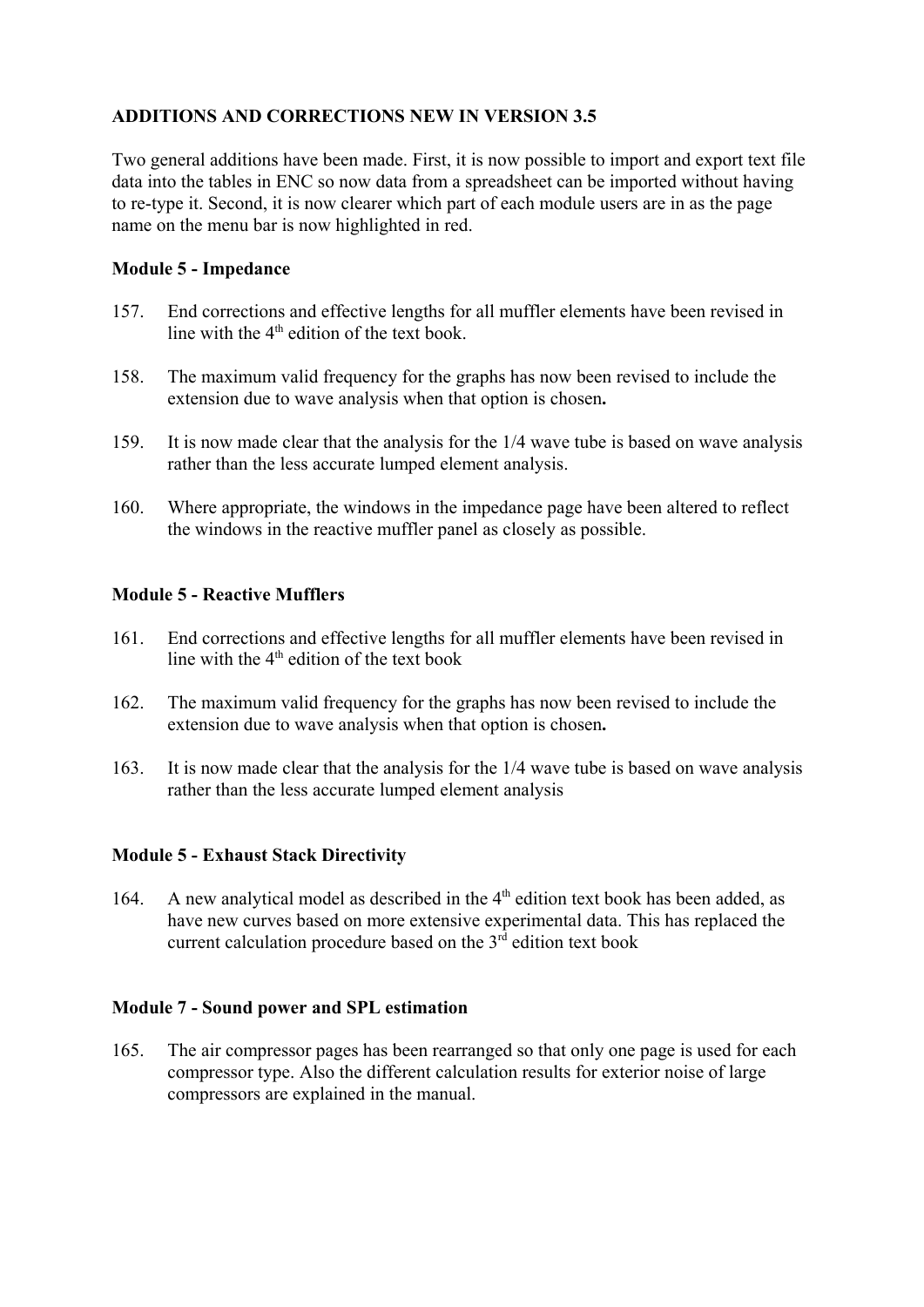# **VERSION 3.4**

In addition to the changes listed below, some cosmetic changes to some of the windows have been made to make it clearer what ENC is doing and what parts of the input data are excluded from various calculations. It is recommended that the user become familiar with the new version of the user manual as well as the  $4<sup>th</sup>$  edition text book.

### **Module 1 - Noise level Criteria**

166. "Maximum allowed exposure time to  $L_{A_{eq}}$  (hours)" is now calculated in addition to the maximum allowed exposure to  $L_{A_{eq},8h}$ .

# **Module 1 - Weighting Networks**

167. A larger version of the graph can now be selected.

### **Module 2 - propagation**

- 168. The Concawe curves for the ground effect had the 2000 Hz and 63 Hz curves accidentally interchanged in the third edition of the text. This has now been fixed.
- 169. The excess attenuation effects of barriers, ground reflection and meteorological influences are now combined rather than added separately when a barrier exists. This means that when the barrier term is ticked, it is not possible to also tick the meteorological and ground effect boxes as these effects are included in the barrier calculations. The exception is the ISO method which subtracts the ground effect without the barrier from the barrier calculation prior to giving the result. However, this effectively cancels the ground effect without the barrier so ENC does this for you by greying out the ground effect tick box when you tick the barrier box for the ISO method as well.
- 170. If you select either the wind speed or the temperature gradient to be non-zero in the barrier pop-up window, then the Am row is greyed out and the numbers excluded from the sum.
- 171. As the ISO method is for worst case meteorological conditions, the Am row is greyed out whenever the ISO calculation method is selected so that meteorological effects cannot be included twice.
- 172. Some minor corrections to the ISO barrier attenuation calculations to more accurately reflect the standard have been made and follow the procedures outlined in section 8.5.2.4 of the  $4<sup>th</sup>$  edition text book.

#### **Module 3 - Porous material Absorber**

- 173. The capability to calculate impedance and absorption coefficient for polyester materials and acoustic foam (low density and medium density) has now been added.
- 174. The capability to calculate impedance and absorption coefficient for a multi layered material has now been added.
- 175. The ability to estimate the flow resistance (in the absence of measured data) for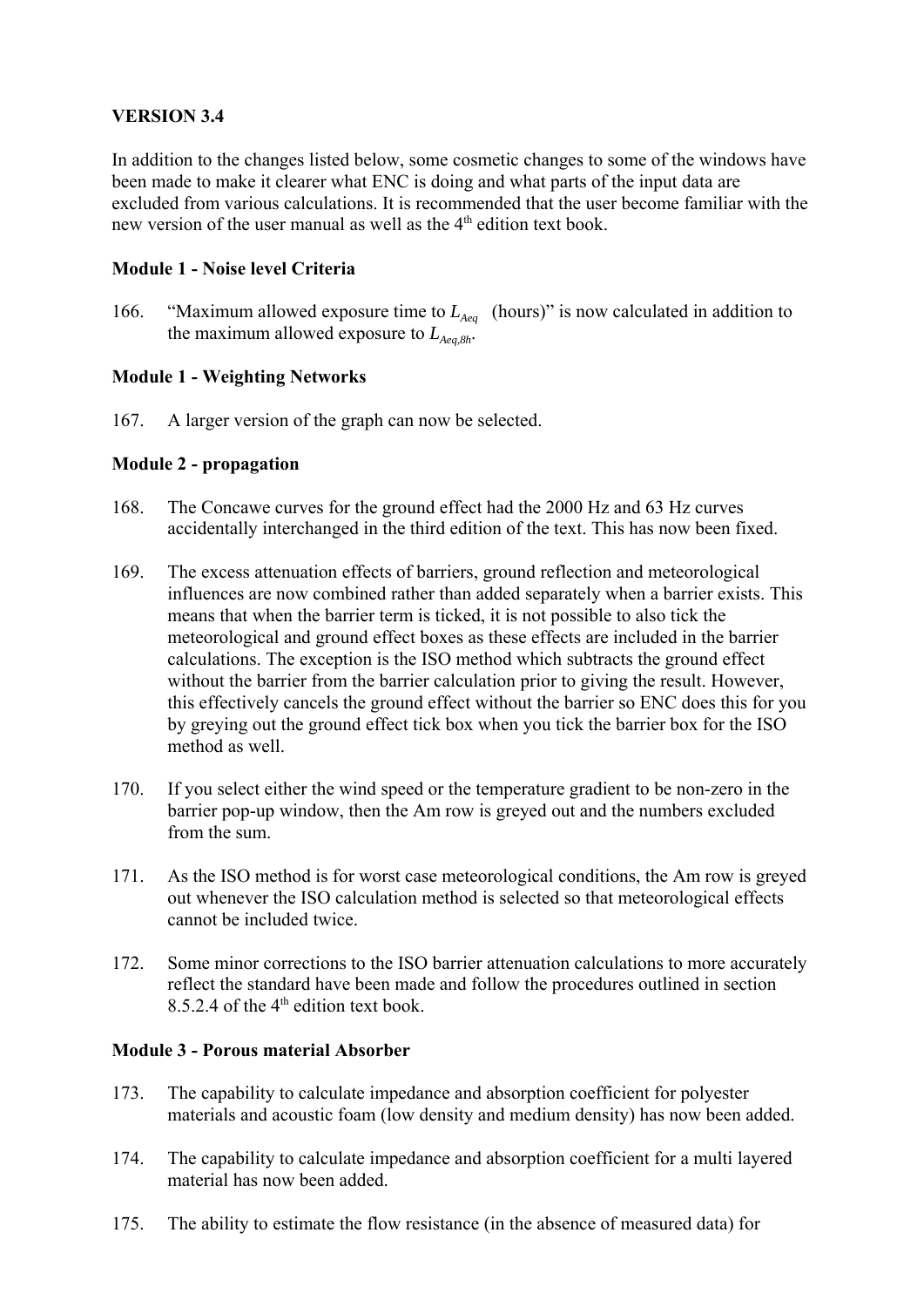fibreglass, rockwool and polyester has now been added.

176. Mach number of grazing flow was previously set to zero, regardless of the user entered value - constraint now removed.

# **Module 3 - Panel Absorber**

177. For the empirical method, interpolation between the curves is now done by ENC so any design frequency and maximum absorption coefficient can be selected.

# **Module 4 - Partition**

- 178. The frequency range of TL calculation has now been extended to well below the panel first resonance frequency.
- 179. A modification to the calculations of TL for "thick" walls has been added. so the maximum achievable TL at high frequencies is now limited by the wall thickness effect.
- 180. The data points exactly at the critical frequency are now listed in the calculation panel.

### **Module 4 - Double Wall**

- 181. The data points exactly at the critical frequency are now listed in the calculation panel.
- 182. The ability for the user to enter any stud compliance value has been re-introduced.
- 183. Some minor adjustments to the Davy model to increase its accuracy in the critical frequency range have been made.

# **Module 4 - IIC and STC**

- 184. A calculation of OITC (Outdoor Indoor Transmission Class) has now been included even though it is not discussed in the text book.
- 185. The error in Equation (8.21) in the 4th edition text book has been fixed. The "+" sign has been changed to a "-" sign and this is now reflected in ENC.
- 186. The frequency range for IIC calculations has been corrected to 100 Hz to 3150 Hz from 125 Hz to 4000 Hz.
- 187. ENC now also calculates the spectrum adaptation term to be included with IIC to account for bare wood or concrete floors or floors with inadequate covering.

# **Module 4 - Composite / Flanking**

- 188. The effect of flanking on TL predictions has been included as well as the special case of suspended ceiling flanking.
- 189. Gompert's formula has been included for calculating the TL of very narrow slits.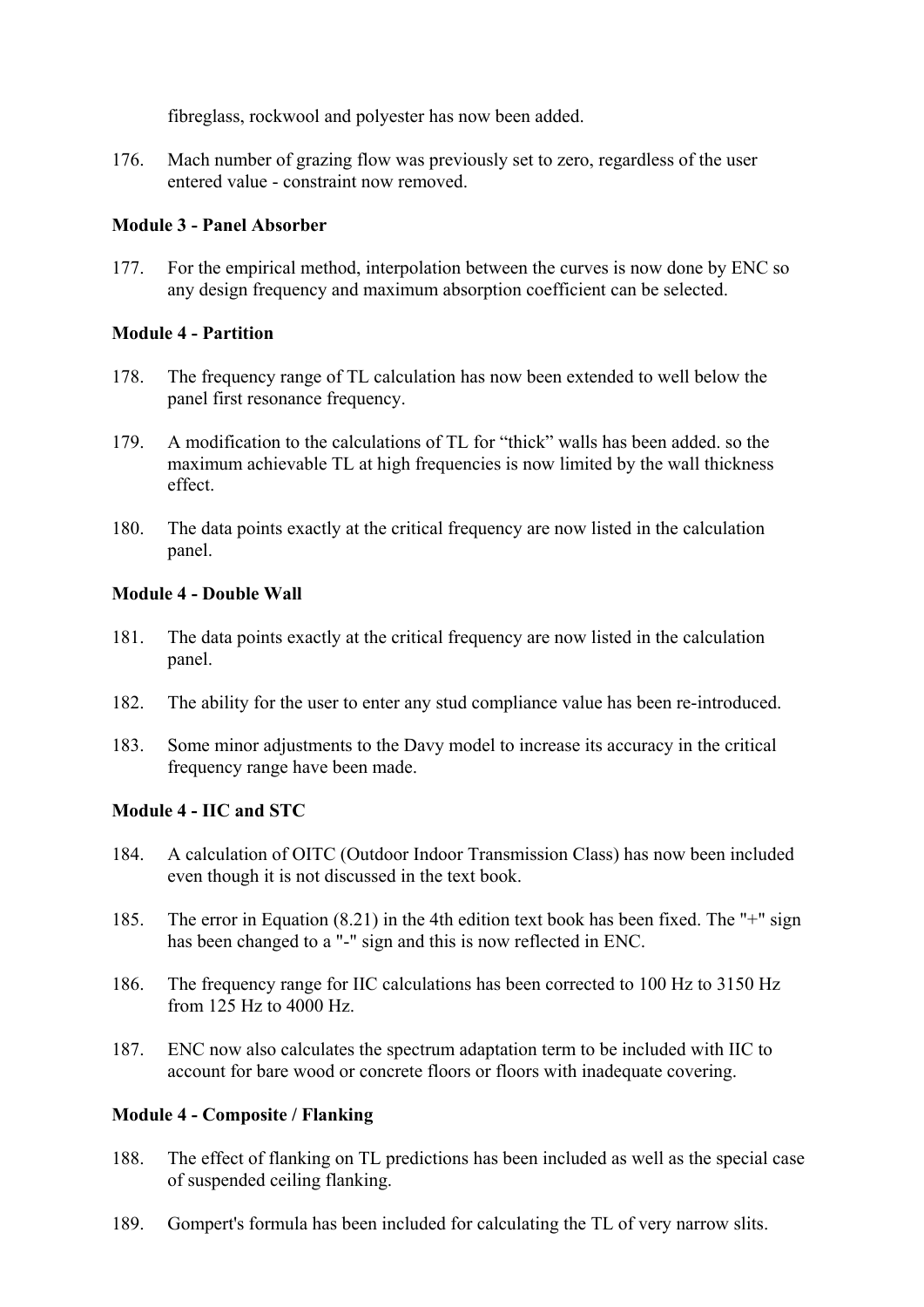### **Module 4 - Enclosure**

190. Some labelling has been modified to make the meaning clearer.

### **Module 4 - Barrier**

- 191. The tick box here and in the sound propagation module for "barrier is a building greater than 10 m high", has been removed as we do not need a special calculation for this case.
- 192. Intermediate results for the 1000 Hz calculation can now be displayed.

# **Module 5 - Impedance**

- 193. An option has been added to calculate the resonance frequency of the Helmholtz resonator using 1-D wave analysis in addition to the lumped analysis that is in earlier versions. In addition, you can choose from three different lumped analysis expressions.
- 194. For Helmholtz resonators, in addition to the choices for calculating resonance frequency, you now have a choice of using 1-D wave analysis or lumped element analysis for the impedance calculations.
- 195. New, more accurate equations are used to calculate the end corrections for Helmholtz resonators and quarter wave tubes (Eqs.  $9.45 - 9.47$  in the 4<sup>th</sup> edition text book).
- 196. The vertical axis of the graphs has been re-labelled to make it clear that it is the normal impedance that is being calculated and plotted.
- 197. The partitioned/non-partitioned cavity choice has been removed from the perforated panel analysis as the normal impedance is not affected by whether the cavity is partitioned or not. However, the statistical absorption coefficient is affected and this will be an addition for a future version.

# **Module 5 - Reactive Mufflers**

- 198. The ability to calculate TL in addition to IL of reactive mufflers has been added.
- 199. For Helmholtz resonators, in addition to the choices for calculating resonance frequency, you now have a choice of using 1-D wave analysis or lumped element analysis for the impedance calculations.
- 200. You are now given the choice of lumped analysis or wave analysis for the calculation of the IL of reactive mufflers.
- 201. New, more accurate equations are used to calculate the end corrections for Helmholtz resonators and quarter wave tubes (Eqs.  $9.45 - 9.47$  in the  $4<sup>th</sup>$  edition text book).

# **Module 5 - Plenum**

202. An additional calculation procedure (as used by ASHRAE) has been included.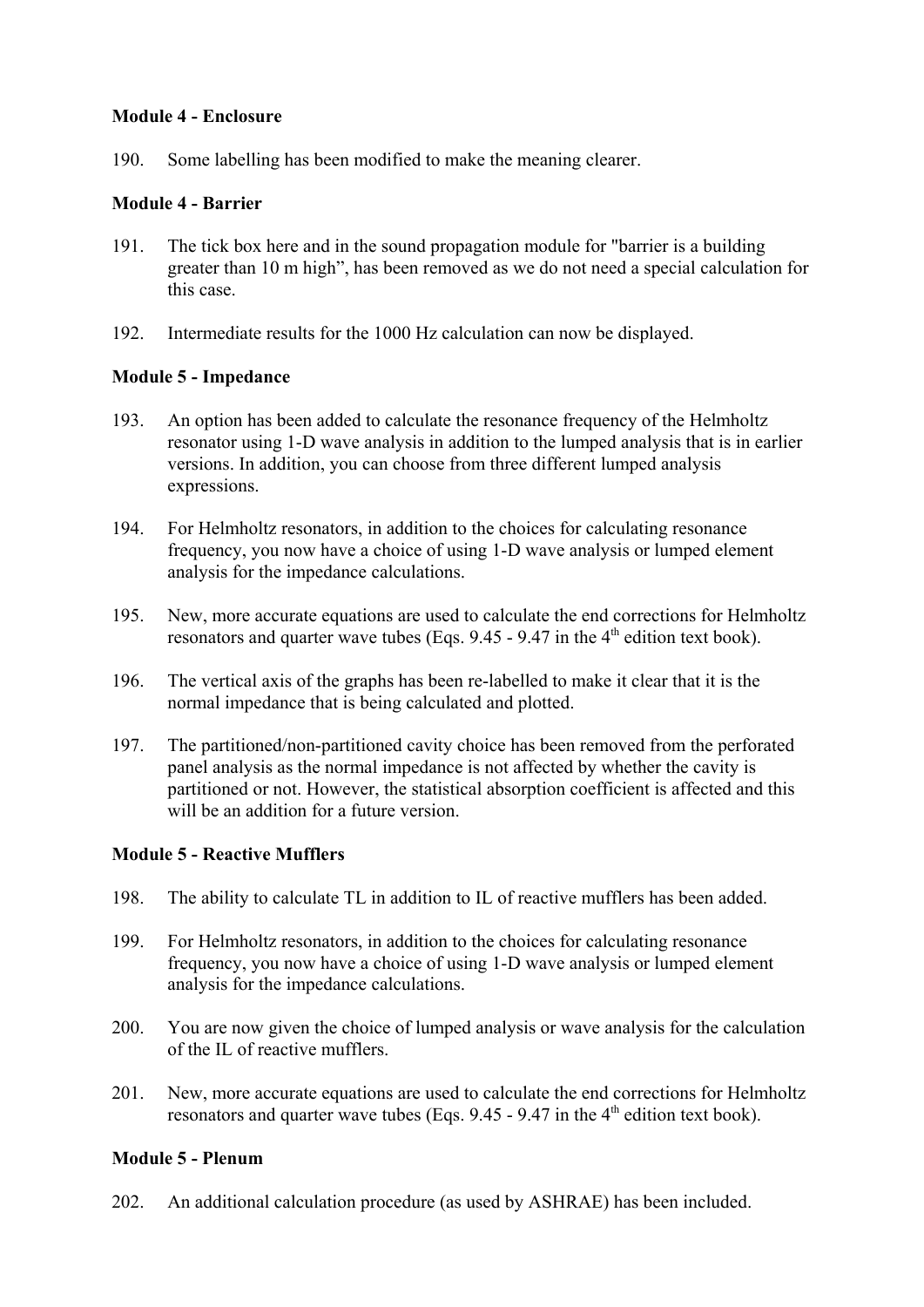203. For the Wells model, a factor has been added to account for the case of the edge of the inlet being closer to the centre than to the edge of the plenum chamber wall.

### **Module 6 - Single Isolator System**

- 204. The calculation of the first 3 spring surge frequencies for a coil spring has been included.
- 205. The calculation of spring stiffness and mass for a coil spring has been included.
- 206. An option has been provided for the user to choose to include the mass of the coil spring in the calculations.

### **Module 7 - Sound Power and SPL Estimation - oil burner and low pressure drop gas**

207. The error in this calculation as a result of an error in the  $3<sup>rd</sup>$  edition text book has now been fixed (see Eq. 11.88,  $4<sup>th</sup>$  Edn text).

### **Module 7 - Sound Power and SPL Estimation - Pipe flow**

- 208. The internal sound power for vacuum lines is given by Equation 11.77 in the  $4<sup>th</sup>$ edition text which is correct. The equation from the third edition used by previous versions of ENC had a constant of "1.2" in the equation instead of "0.5".
- 209. The default density for the outside gas has now been changed to 1.206.

### **Module 7 - Sound Power and SPL Estimation - axial compressors and centrifugal compressors > 75 kW**

210. The constant "46" in Equation 11.2 in the  $4<sup>th</sup>$  edition text is correct and supersedes the previous version where "45" was used.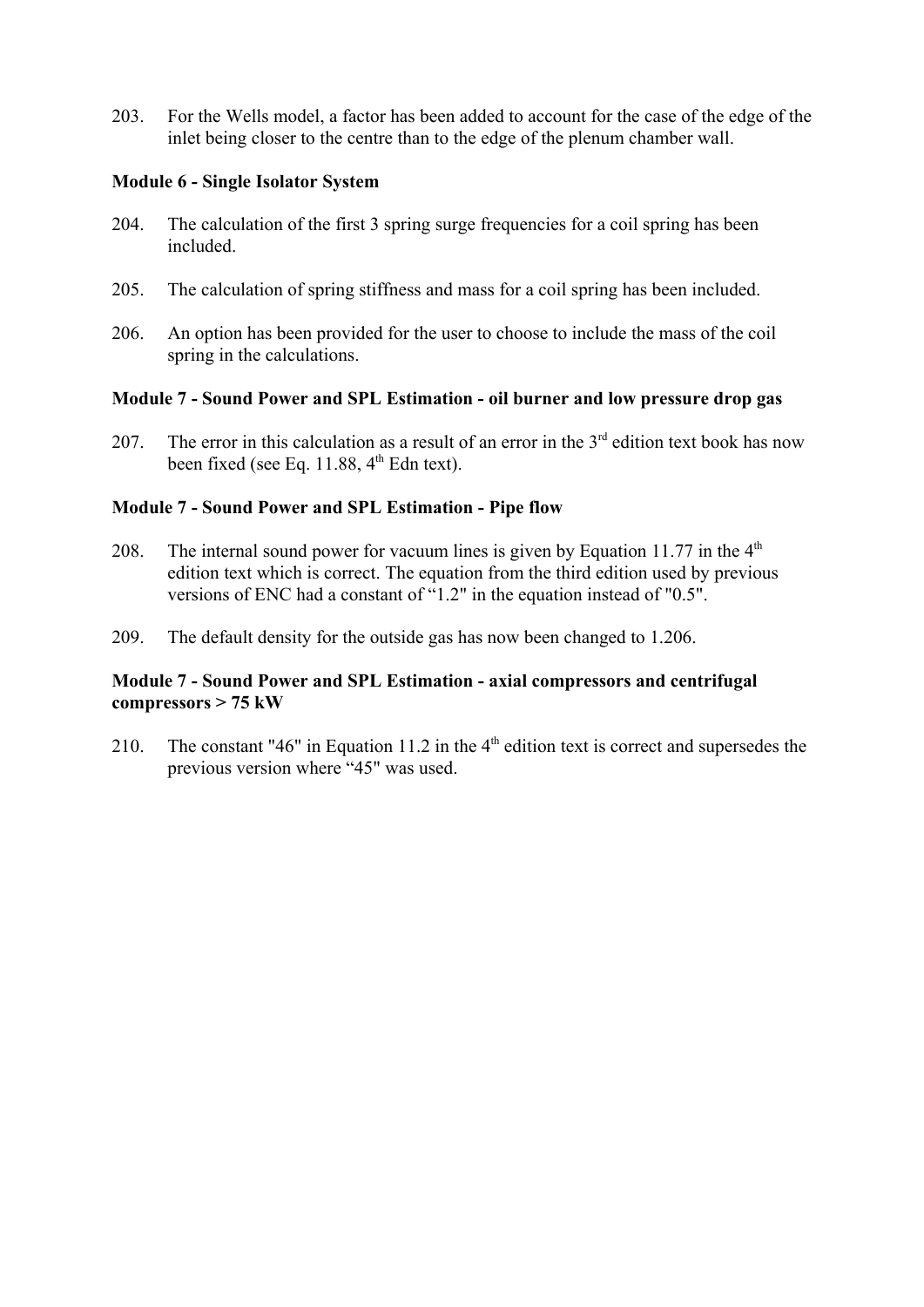### **VERSION 3.3**

- 211. Most octave and 1/3 octave band results can now be exported to Excel.
- 212. The fonts have been adjusted so ENC works well with most wide screen monitors.

### **Module 1 - Noise level Criteria**

- 213. 1/3 octave band NR curves have been added for use with 1/3 octave band data
- 214. RNC curves are now more accurately represented at low frequencies.

#### **Module 1 - Fundamentals**

215. The expression used for calculating the speed of sound in liquid in a thin walled pipe has been updated to one published recently by Pavic and given below

$$
D_C = \frac{D_F}{1 + \frac{D_F}{E} \left(\frac{2R}{t} + \frac{\rho_w}{\rho} v^2\right)}
$$

### **Module 2 - Sound Propagation**

216. The CONCAWE model for ground effect of figure 5.19 in the text book has been added and the text book figure has been corrected by swapping the 63 Hz and 2000 Hz labels.

# **Module 4 - IIC and STC**

- 217. The 1/3 octave band frequency range has been extended down to 50 Hz and up to 5kHz because it affects the  $C$  and  $C_t$  values.
- 218. A switch with 4 choices has been added to allow users to select the frequency range used for the *C* and  $C_t$  values. The first choice is 50 Hz to 3150 Hz, the second choice is 100 Hz to 3150 Hz, the third choice is 50 Hz to 5000 Hz and the fourth choice is 100 Hz to 5000 Hz. When the first two options are selected, the  $L_{i,1}$  values in Table 8.1 in the text are increased (made less negative) by 1 dB. The different choices only affect the *C* and  $C_r$  values, not the  $R_w$  value.
- 219. Similarly the Octave band frequency range has been extended down to 63 Hz and up to 4 kHz.
- 220. A switch with 4 choices has been added so that users can choose between the four ranges 63 Hz to 2000 Hz, 125 Hz to 2000 Hz, 63 Hz to 4000 Hz and 125 Hz to 4000 Hz. When the first two options are selected, the  $L_i$ <sub>1</sub> values in Table 8.1 must be increased (made less negative) by 1 dB. The different choices only affect the *C* and  $C_{tr}$  values, not the  $R_{w}$  value.
- 221. Condition 2 only (not condition 1) on page 344 in the text is now satisfied in the  $R_w$ calculation and the 100 Hz 1/3 octave band is now included in the calculation.
- 222. The error in ENC in the calculation of octave band IIC value whereby 5 dB is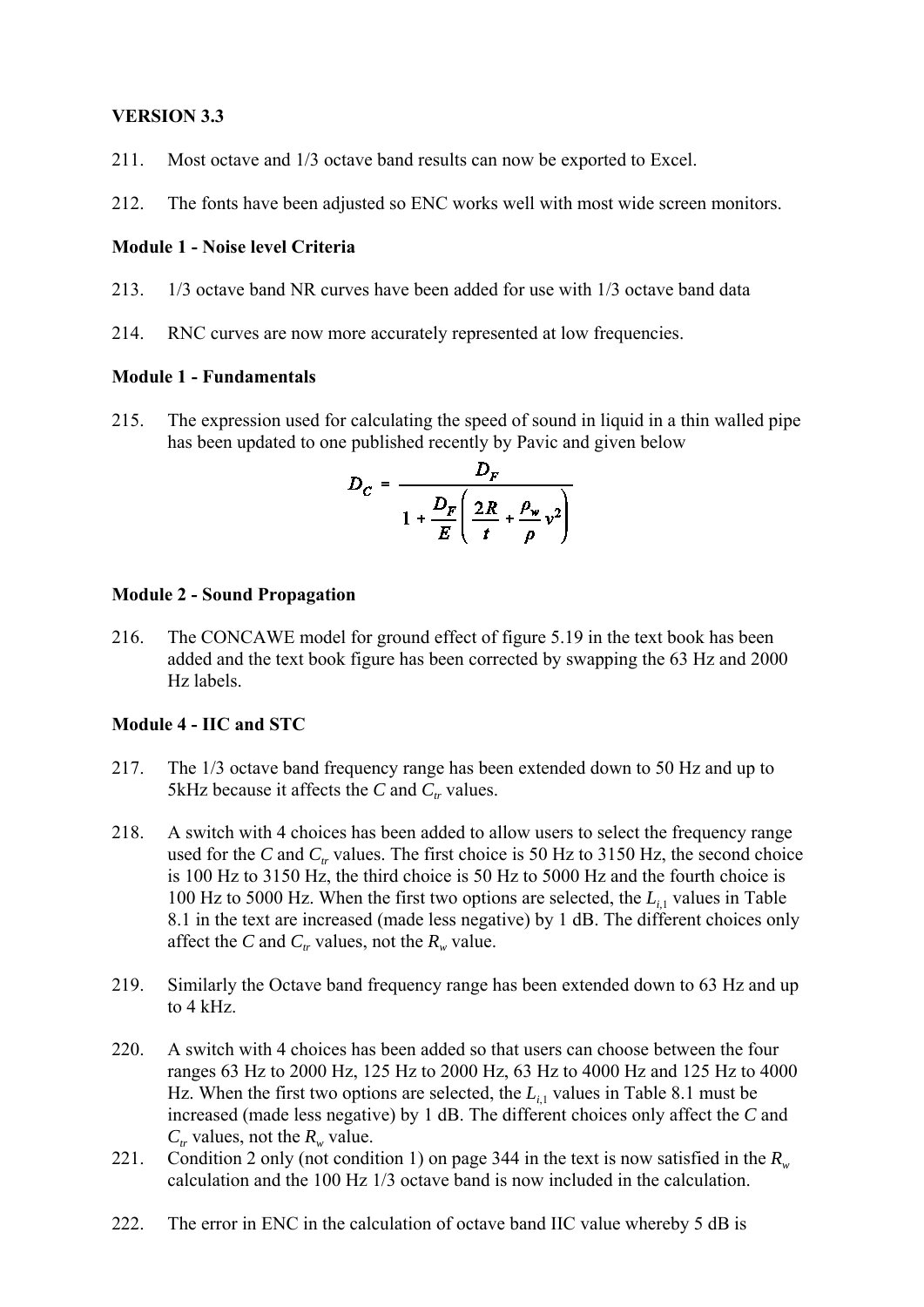subtracted has been fixed. Now ENC does not subtract 5 dB as stated in the text book on page 347 and the curves used to calculate the octave band IIC now correctly have the value at 2000 Hz increased by 1 dB.

223. The calculation of Weighted Standardised Impact Sound Pressure Level,  $L_{nT,w}$ , is now included.

#### **Module 6 - Two-stage isolator**

224. Some labels have been changed to more accurately reflect their meaning.

### **Module 6 - Vibration absorber**

- 225. the error in Equation 10.47 in the text book  $(3<sup>rd</sup>)$  and repeated in ENC has been fixed by replacing the quantity,  $(m_2/m_1)$  in the top line (numerator) by  $(m_2/m_1)^3$
- 226. Minor errors in labelling have been corrected.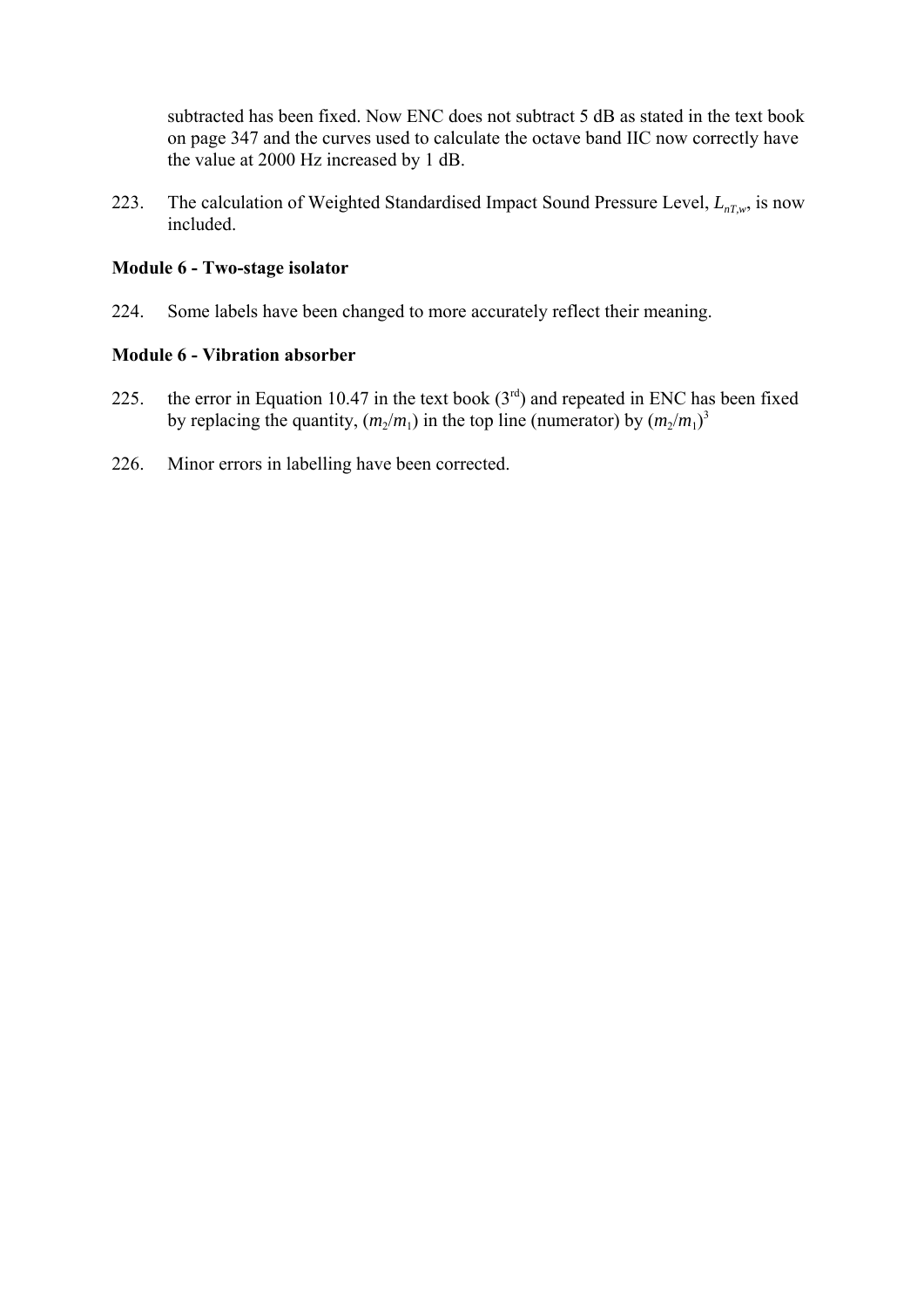#### **VERSION 3.211**

#### **Module 4 – Partition**

- 227. The error in the Davy transmission loss model around the critical frequency for a single panel has been fixed.
- 228. The locking up of the materials list as a result of scrolling too fast has been fixed.
- 229. The confusion arising from changing a property of an existing material and then trying to save it has been fixed.
- 230. The loss factor line in the input data table when "composite panel" is selected is "greyed out" as the loss factor for the composite panel is entered as a single number below the input table.

# **VERSION 3.21**

### **Module 4 – Double wall**

- 231. The double wall TL in the vicinity of the critical frequencies has been modified.
- 232. In the double wall TL prediction using the Davy model, the user input for stud compliance has been removed, leaving only the choice between wood and steel studs.

In addition, the Davy model has been revised in line with the equations and text below:

The structure-borne sound transmission coefficient for all frequencies above  $f_0$  is (Davy, 1993):

$$
\tau_{F_c} = \frac{64\rho^2 c^3 D}{2g^2 b (2\pi f)^2}
$$

where *b* is the spacing between the studs and for line support on panel 2:

$$
D = \begin{cases} \frac{2}{h} & \text{if } f < 0.9 \times \min(f_{c_l}, f_{c2}) \\ \frac{\pi f_{c_l}}{8f \eta_1 \eta_2} \sqrt{\frac{f_{c2}}{f}} & \text{if } f > \max(f_{c_l}, f_{c2}) \\ \text{linear interpolation on plot} & \text{if } 0.9 \times \min(f_{c_l}, f_{c2}) \le f \le \max(f_{c_l}, f_{c2}) \\ \text{of TL vs } \log_{10} \text{ frequency} & \text{if } 0.9 \times \min(f_{c_l}, f_{c2}) \le f \le \max(f_{c_l}, f_{c2}) \end{cases}
$$

where  $f_{c1}$  is the lower of the two critical frequencies corresponding to the two panels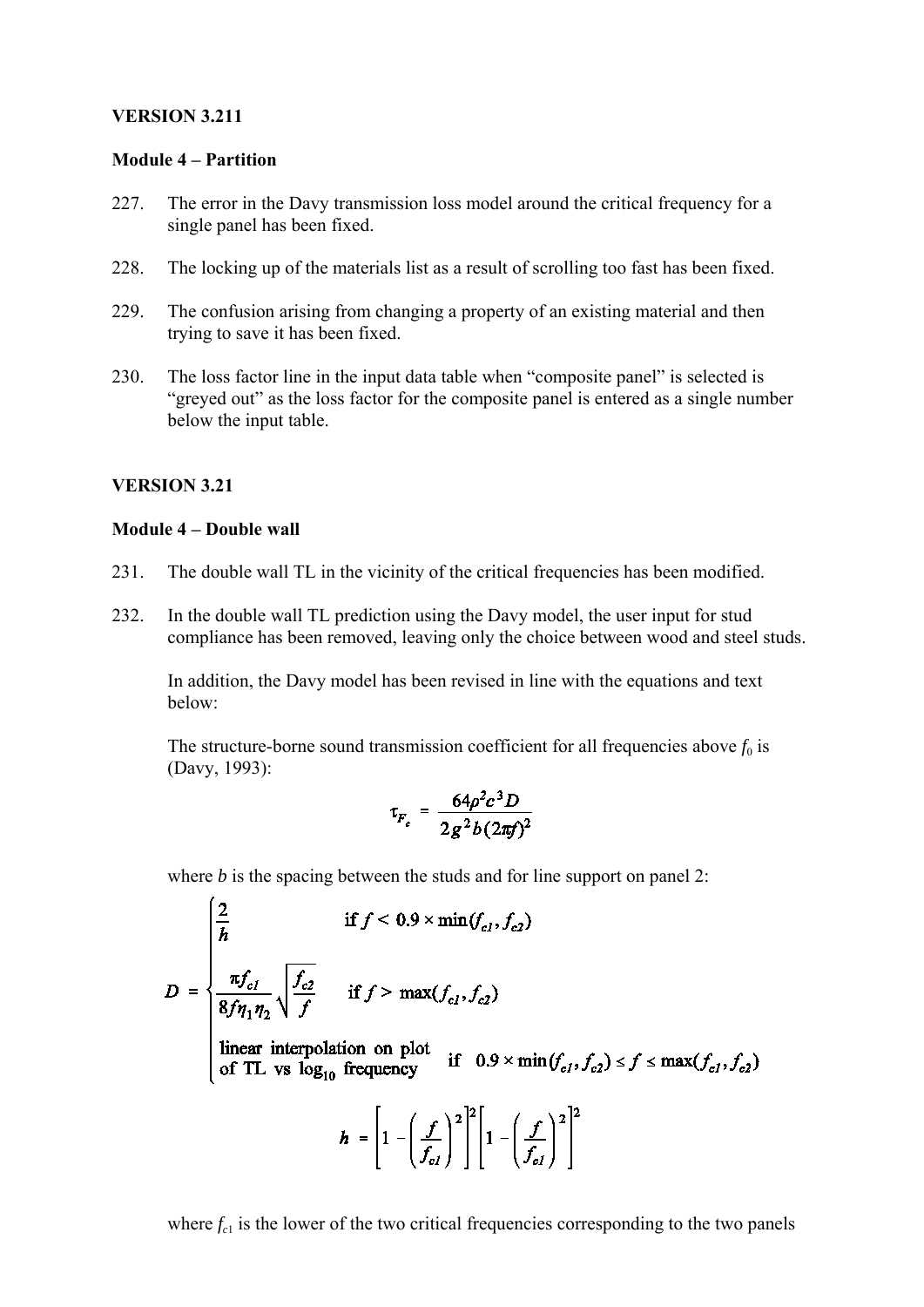and  $\eta_1$  and  $\eta_1$  are the loss factors for panels 1 and 2 respectively. Note that the first equation on the previous page applies only to wooden studs. For steel studs, the numerator should be divided by 10.

The above modifications were made as a result of extensive discussions with the originator of the Davy theory, Dr John Davy, and give a better match between theory and experiment.

- 233. The Sharp model for double wall transmission loss has been modified slightly in that point B in Figure 8.9 in the text is  $0.5 f_c$  instead of  $0.5 f_c$  and the equations in the figure caption have been changed to:
	- (a) Line–line support:

$$
TL_{B2} = 20 \log_{10} m_1 + 10 \log_{10} b + 20 \log_{10} f_{c1} + 10 \log_{10} f_{c2} + 20 \log_{10} \left[ 1 + \frac{m_2 f_{c1}^{1/2}}{m_1 f_{c2}^{1/2}} \right] - 78
$$
 (dB)

(b) Line–point support  $(f_c)$  is the critical frequency of the point supported panel):

$$
TL_{B2} = 20\log_{10}m_1e + 20\log_{10}f_{c1} + 20\log_{10}f_{c2} - 99
$$
 (dB)

(c) Point–point support:

$$
TL_{B2} = 20 \log_{10} m_1 e + 20 \log_{10} f_{c1} + 20 \log_{10} (f_{c2}) + 20 \log_{10} \left( 1 + \frac{m_2 f_{c1}}{m_1 f_{c2}} \right) - 105 \quad (dB)
$$

Point C:

(a) 
$$
f_{c2} \neq f_{c1}
$$
,  $TL_C = TL_B + 6 + 10 \log_{10} \eta_2 + 20 \log_{10} \frac{f_{c2}}{f_{c1}}$  (dB)  
\n(b)  $f_{c2} = f_{c1}$ ,  $TL_C = TL_B + 6 + 10 \log_{10} \eta_2 + 5 \log_{10} \eta_1$  (dB)

 $\overline{a}$ 

The above adjustments result in better agreement between experimental data and predictions for double walls.

#### **VERSION 3.2**

The following additions and corrections are included in version 3.2.

234. Two new windows have been added to Module 5 called "Duct Modal" and "Plenum" (see below)

#### **Module 5 – Duct modal**

- 235. This module allows you to calculate modal cut-on frequencies, number of cut-on modes for a specified frequency and the phase speed of a specified mode at a specified frequency for rectangular and circular ducts.
- 236. This module also allows the calculation of the attenuation of sound propagating in unlined ducts, with or without external lagging.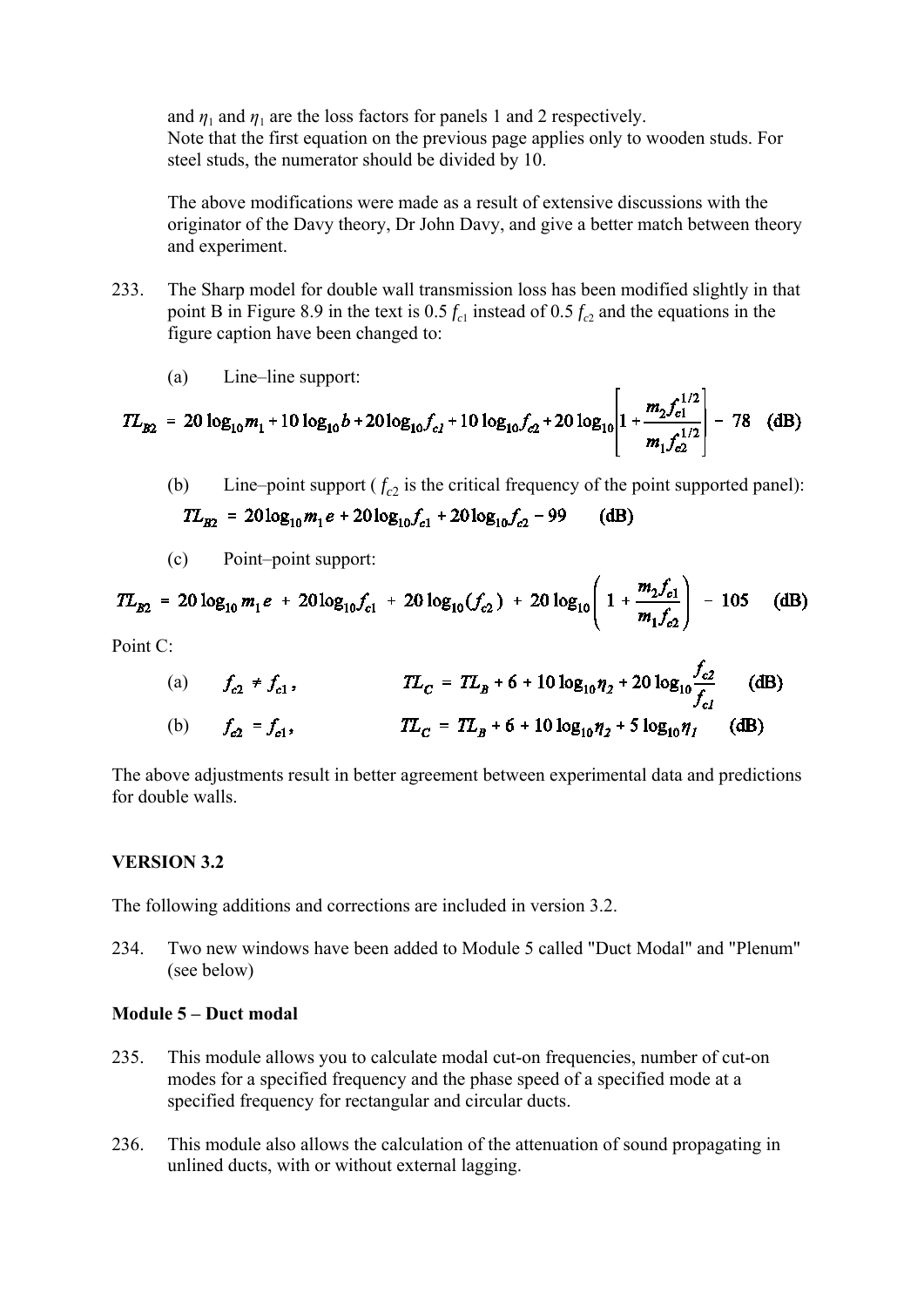# **Module 5 – Dissipative Mufflers**

- 237. The exit loss calculation has now been replaced with the more accurate table 9.5, p464 and an equivalent diameter is calculated for rectangular ducts for use with this table.
- 238. The lined duct attenuation is now limited to 50 dB for a specified length of duct, which is realistic.
- 239. The plenum chamber panel has been removed and included as "Wells model" in the "Plenum" window (see below).

### **Module 5 – Plenum**

240. This window allows the calculation of the transmission loss of a plenum chamber with and without a central partition, and with and without an acoustic material lining, using a number of different models available in the literature (Wells, Cummins and Ih). Note that if the TL is greater than 5dB it is the same as the Insertion Loss.

### **Module 6 – 2-Stage Isolator**

241. A new window has been added to module 6 which allows calculation and plotting of the performance of a two-stage vibration isolator, including calculation of the two undamped resonance frequencies.

# **VERSION 3.1**

The following additions and corrections are included in version 3.1.

- 242. Some more entries have been included in the "conversions" table under  $\leq$  tools $\geq$   $\leq$  unit conversion calculator>.
- 243. There were some places where a sound level of -inf was added to finite sound levels giving an incorrect result due to incorrect handling of the -inf quantity. This has now been fixed.

#### **Module 2 - Sound propagation**

244. When you click on Ag and the ground effect window pops up, in version 3.0 and earlier there is a slight error in the ISO 9613-2 method. In particular, the error in the calculation of ds and dr has now been fixed (in the textbook, "0.09" has now been replaced with "0.9" in Equation 5.181 in accordance with the standard).

#### **Module 7 - Sound power and SPL estimation**

245. In the equipment selection "furnaces - oil burner and low pressure drop gas burner" there are a number of input data label corrections that have been made to make data entry less confusing and more user friendly. In addition, the SPL at 1m is now for a combination of all burner noise sources and not just the air jet source. An error in the sound power estimation of noise due to primary and secondary air flow. Also in this window, when one sets the air flow rate to zero, a value of -inf dB is obtained for the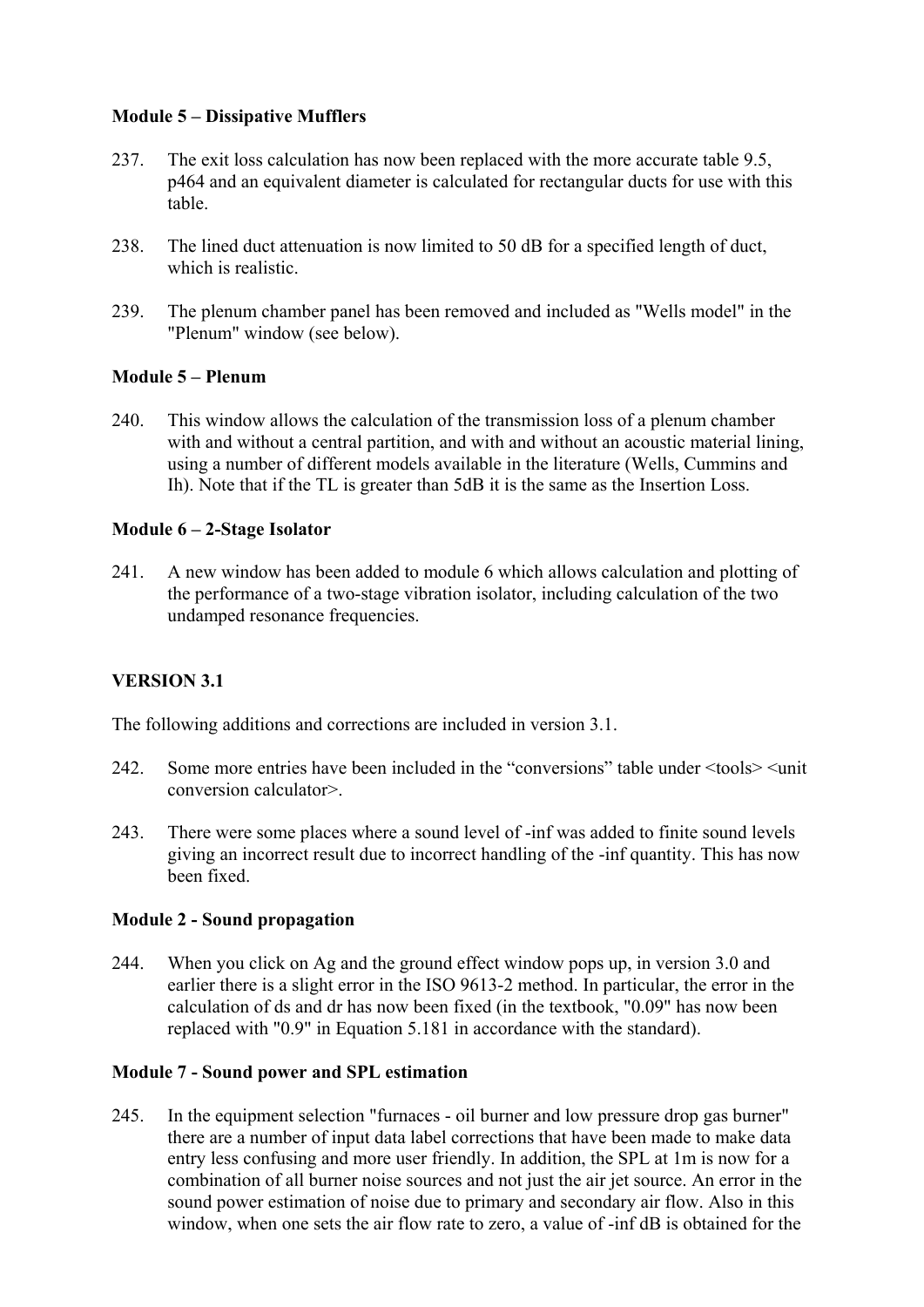air flow noise as expected. However the error of -inf dB for the total noise has now been fixed.

- 246. For all of this module, version 3 assumed that the ambient conditions were a speed of sound of 343 m/s and a product of speed of sound and density of 400. Now it is possible to enter environmental conditions using the "constants" button so that the actual speed of sound and air density are used in the calculations.
- 247. The total sound power levels for cooling towers, pumps, large compressor interior noise levels, large compressor exterior noise levels, boilers, turbines, furnaces, electric motors, generators, transformers and gears are now exactly equal to the sum of the octave band levels in each case. This was not always the case previously due to some anomalies with the octave band correction procedure.
- 248. For Cooling towers, Table 11.9 in the text for calculating close in sound pressure levels is now included.
- 249. For jet noise, the user no longer needs to choose whether to output sound power or sound pressure level at a specified location because both calculations are now done simultaneously.

### **Module 7 - Road traffic noise (CoRTN)**

250. There is a new window in module 7 that allows the calculation of road traffic noise according to the CoRTN model that was developed in the UK by the Dept of Transport.

# **Module 7 - Road traffic noise (USA FHWA-TNM)**

251. There is a new window in module 7 that allows the calculation of road traffic noise according to the United States FWHA Traffic noise model. However, the data base provided by the FWHA is not included in ENC. Users are required to enter their own vehicle emission noise levels (maximum sound pressure level emitted during a vehicle pass by at a distance of 15 m). There is a data base of noise levels provided in the FWHA traffic noise model technical manual.

#### **Module 7 - Rail traffic noise (UK-DoT)**

252. There is a new window in module 7 that allows the calculation of rail traffic noise according to the model that was developed in the UK by the Dept of Transport.

# **VERSION 3.0**

The following are additions over what was included in Version 2.2

253. A USB network dongle is now available.

# **Module 4 - Partition**

254. In addition to STC, being indicated beneath the graph, all the ISO descriptors, *Rw, C* and  $C_t$  are now shown. In addition these descriptors now apply to the curve which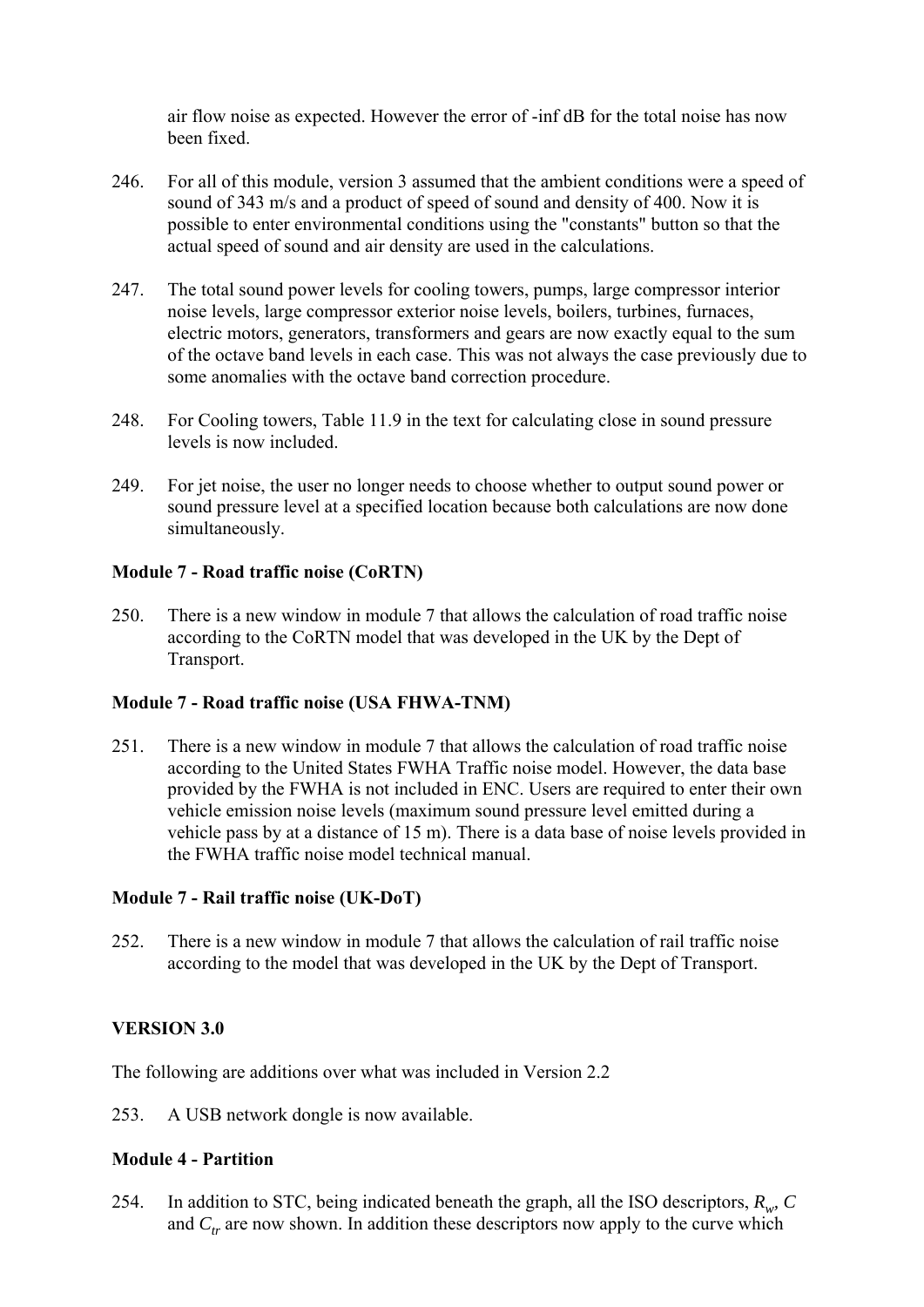has the cursor on it rather than the last one drawn. However, if the cursor is never turned on, the descriptors apply to the last curve drawn. If the cursor is turned on and then off, the descriptors will apply to the curve where the cursor was located prior to it being turned off.

- 255. Multi-leaf partition data entry has been reorganised so the total thickness of the panel is entered and then the thickness and material properties of the thickest panel are entered separately.
- 256. Multi-leaf partitions which are rigidly connected are now treated as a single partition with a thickness equal to the total thickness. So the thickness data in the "Thickest leaf" table of data are automatically adjusted so the leaf thickness is equal to the total thickness entered in the "multi-leaf" box.
- 257. It is now possible to calculate the TL for panels of 2 layers of different materials which are rigidly connected for both isotropic and orthotropic panels.
- 258. A number of intermediate calculation results were previously provided. To these has been added the bending wave speed at a user specified frequency (two wave speeds for orthotropic panels). These intermediate results have also been made easier to read.

### **Module 4 - Double wall**

- 259. Similar capabilities have been added to the double wall as for the single partition. In contrast to the single partition, there is no separate window for adding new material definitions. This is simply done by directly changing the values in the data table and saving to a new file.
- 260. As for the single partition, in addition to STC, being indicated beneath the graph, all the ISO descriptors,  $R_{w}$ , C and  $C_{tr}$  are now shown. In addition these descriptors now apply to the curve which has the cursor on it rather than the last one drawn.

# **Module 4 - IIC and STC**

261. An entire new window has been added to allow calculation of IIC, STC and  $R_w$ . These can be calculated either by entering the 1/3 octave band values for TL, IIC or  $R_{w}$ directly or in the case of TL and  $\overline{R_w}$ , you can enter the data from the reverberation room measurement (sound pressure levels on either side of the panel and reverberation times or average sound absorption coefficients for the receiver room).

# **Module 4 - Composite Panel**

- 262. Determination of the effect on overall TL of a crack around a window or under a door is now possible.
- 263. A 1/3 octave band option has been added as an option to both the table and the graph.
- 264. The EASY-TL calculator has been modified to avoid the need for right clicking.

# **Module 4 - Enclosure**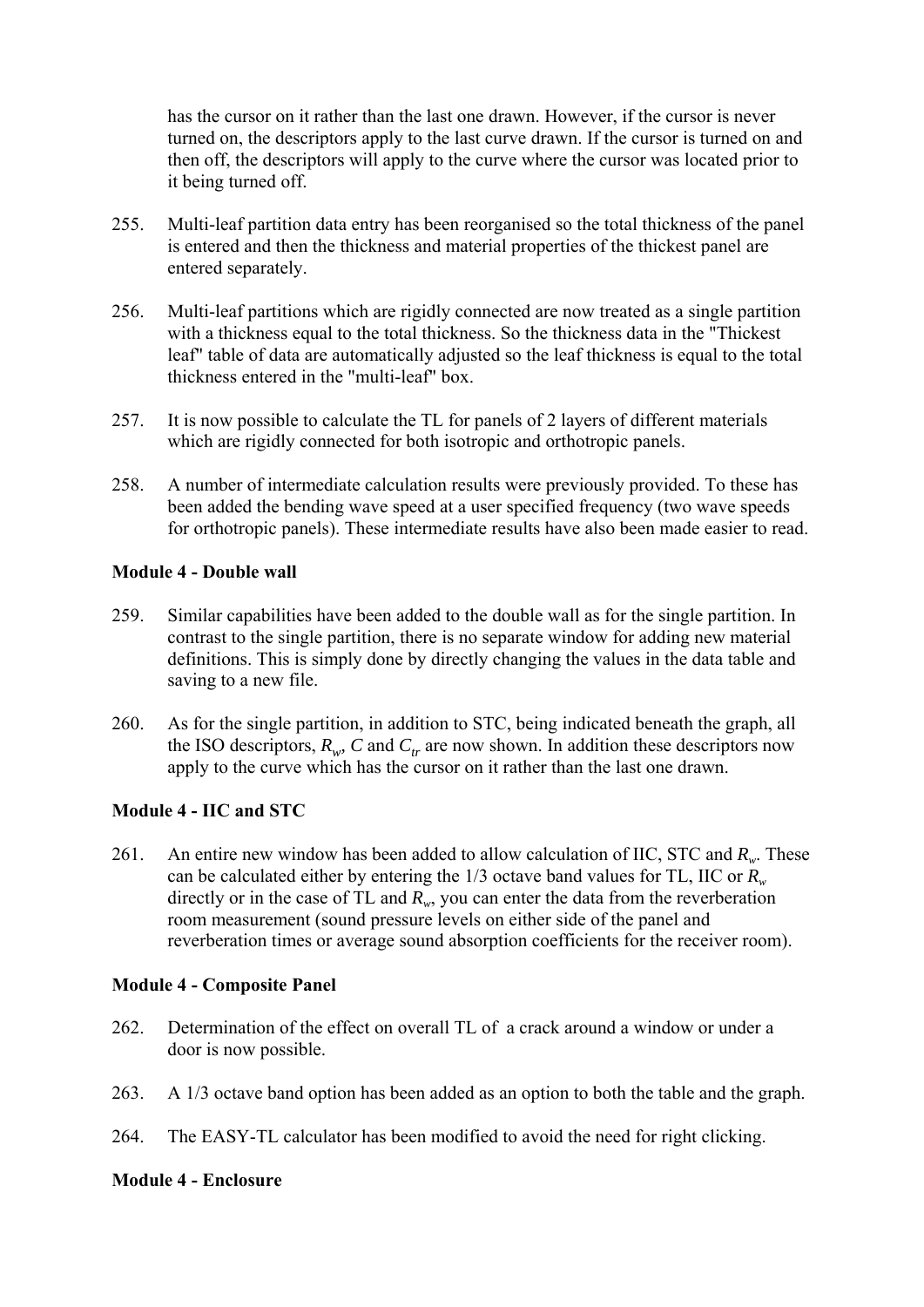- 265. The effect of medium density liner on the TL of an enclosure panel can now be included if desired by the user (only important at 2kHz and above).
- 266. Calculations of the sound pressure level immediately outside the enclosure and also at some distance from it (for enclosures located both outdoors and in a building), together with the calculations of the sound pressure levels with no enclosure present are now available in an octave band table. The source (around which the enclosure is to be built) sound power is also a line in the table. You have a choice as to which of the above quantities you would like to specify as the input and ENC will calculate all the other quantities. You can also specify a directivity factor for the source and the enclosure.
- 267. The sound power reduction of a partial enclosure can now be calculated in this window.

#### **Module 4 - Outdoor barrier**

- 268. Three methods in addition to the Maekawa method have been added for calculating barrier attenuation. These are the Menounou method (text, p390), the Kurze and Allen method (text, p390) and the ISO method (text, p400).
- 269. Intermediate results for the barrier calculations can now be displayed.
- 270. Double edge diffraction and two parallel barriers can now be analysed using the ISO method.
- 271. 1/3 octave values are now plotted on the graph and can be read with the cursor.

# **Module 5 - Dissipative Muffler**

- 272. Calculation of lined duct attenuation is now much faster and no black box appears in the screen centre during the calculation
- 273. Exit loss from the  $2<sup>nd</sup>$  edition textbook has been replaced with data from table 9.5, p464 in the 3rd edn. text.
- 274. The lined duct attenuation has been limited to a maximum of 50 dB total.

#### **Module 5 - Pressure Drop**

275. This window has now been merged with the "flow noise" window to make room for two new windows to appear in version 3.1.

#### **VERSION 2.2**

276. Graph borders in Modules 1, 2 and 3 have been improved so the quality of the printout is better.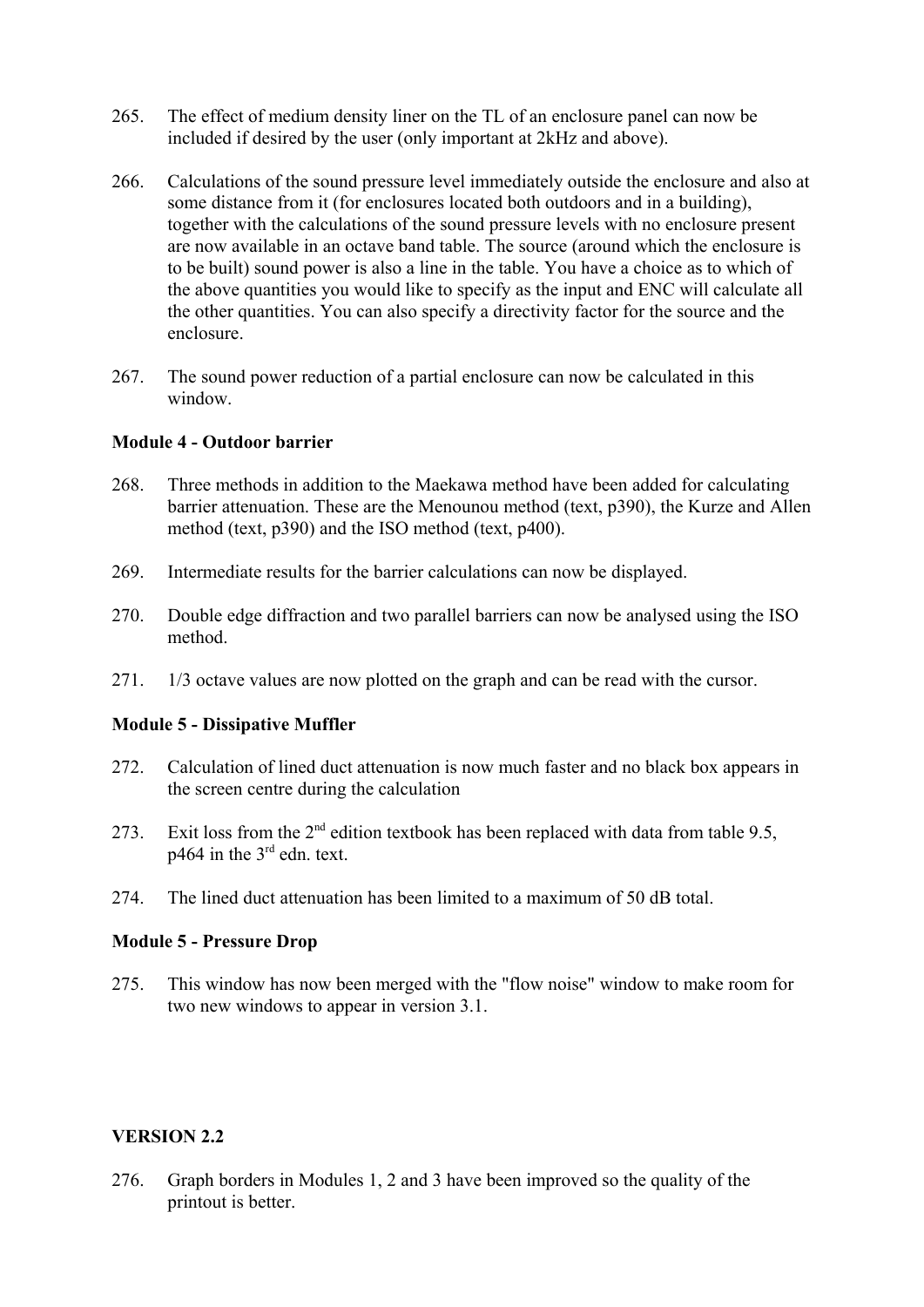- 277. The user can now select the maximum and minimum values on the y-axis scale for most graphs in modules 1, 2 and 3. Also in most cases, the user can also select the number of y-axis increments desired on the graph to avoid undesirable numbers on the y-axis scale.
- 278. On-line help files have been updated and expanded.

### **Module 3 - Room Modal Properties**

- 279. patial standard deviation of the sound pressure level (dB) is now included.
- 280. Effective intensity and energy density are now calculated.
- 281. The resonance frequencies for the cylindrical shaped room are now calculated accurately instead of relying on the grossly inaccurate approximations provided in "Vibration and Sound" by P.M. Morse (1948). The user guide is now much more expansive on this topic.
- 282. The calculation of cross-over frequency for both rectangular and cylindrical rooms has been extended to include tones and bands of noise less than 1/3 octave wide.

### **Module 3 - Sound in Rooms**

- 283. This main window has been rearranged to separate steady state calculations from transient calculations.
- 284. Fitzroy, Fitzroy-Kuttruff and Neubauer equations for calculating  $T_{60}$  and absorption coefficient have been added for flat and long rooms as well as Sabine rooms.
- 285. In the Sabine room panel, users can now change SPL\_r as well and this will affect all other parameters except source power output.
- 286. A window has been added to allow the calculation of Sabine absorption coefficient for a sample of material in a reverberation room.

#### **Module 3 - Porous material absorber**

- 287. This main window has been completely rearranged to include the display of more results and to allow the calculation of more quantities.
- 288. Calculations of NRC are now provided and an NRC calculator has also been added.
- 289. Calculations of normal incidence and statistical absorption coefficients of a material can now be made from impedance tube standing wave measurements as well as from flow resistance data.
- 290. The graph is now able to plot all calculated quantities for both impedance tube approach and the flow resistance approach.

# **Module 3 - Panel absorber**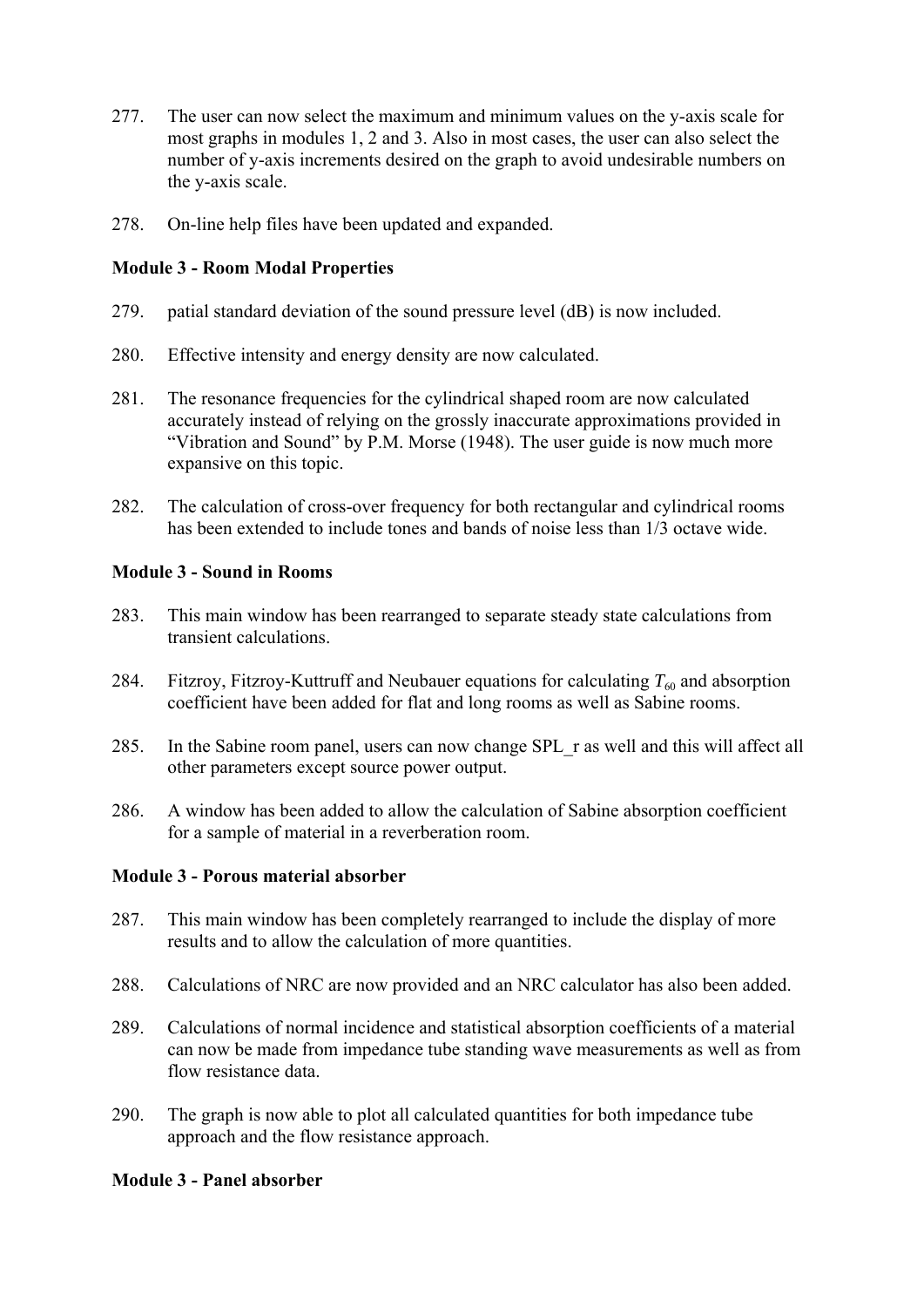- 291. The ability to undertake 1/3 octave band calculations as well as octave band calculations has been added.
- 292. The result for  $f_{1,1}$  (first resonance frequency) of the panel is now displayed.

# **Module 3 – Applications**

- 293. This main window has been rearranged to include the display of more results and to allow the calculation of more quantities.
- 294. Occupied and unoccupied class rooms have now been added to the optimum reverberation time menu.
- 295. A separate panel has been developed so that you can enter measured or estimated early decay times,  $C_{80}$  values and average sound pressure levels for frequencies between 125 Hz and 4000 Hz for unoccupied concert halls and ENC will then calculate the corresponding quantity for an occupied hall.
- 296. A panel has been added for calculating auditoria reverberation times from Sabine absorption coefficients in octave bands - absorption of the audience may also be easily included.

# **VERSION 2.11**

# **Module 5 - Exhaust stack**

297. The bug in the calculation of sound pressure level at a distance has been fixed. Previous versions of the software subtracted  $log(4\pi r^2)$  instead of  $10log(4\pi r^2)$  when calculating sound pressure level from stack exhaust sound power level.

# **VERSION 2.1**

# **Module 5 - Impedance and Module 5 - Reactive Mufflers**

- 298. The calculation of the end correction for Helmholtz resonator necks has been modified. For the end adjacent to the resonator chamber, the condition that if *ξ* < 0.333, *ξ* = 0 when using Equation (9.16) in the text to calculate the end correction has been removed and additional conditions have been added. These are:
	- (a) If  $\zeta > 0.8$ ,  $\zeta = 0.8$
	- (b)  $\xi > 0.6$ , a message pops up warning that the calculation is inaccurate
- 299. For the calculation of the end correction for the end mounted to the wall of a duct, Equation (9.16) in the text is still used, except that now *ξ* is set equal to 0 instead of equal to the ratio of neck diameter to duct diameter. This result agrees better with experimental data.

# **Module 5 - Lined Ducts**

300. The problem of negative and minus infinity attenuations for some low frequency calculations has been fixed.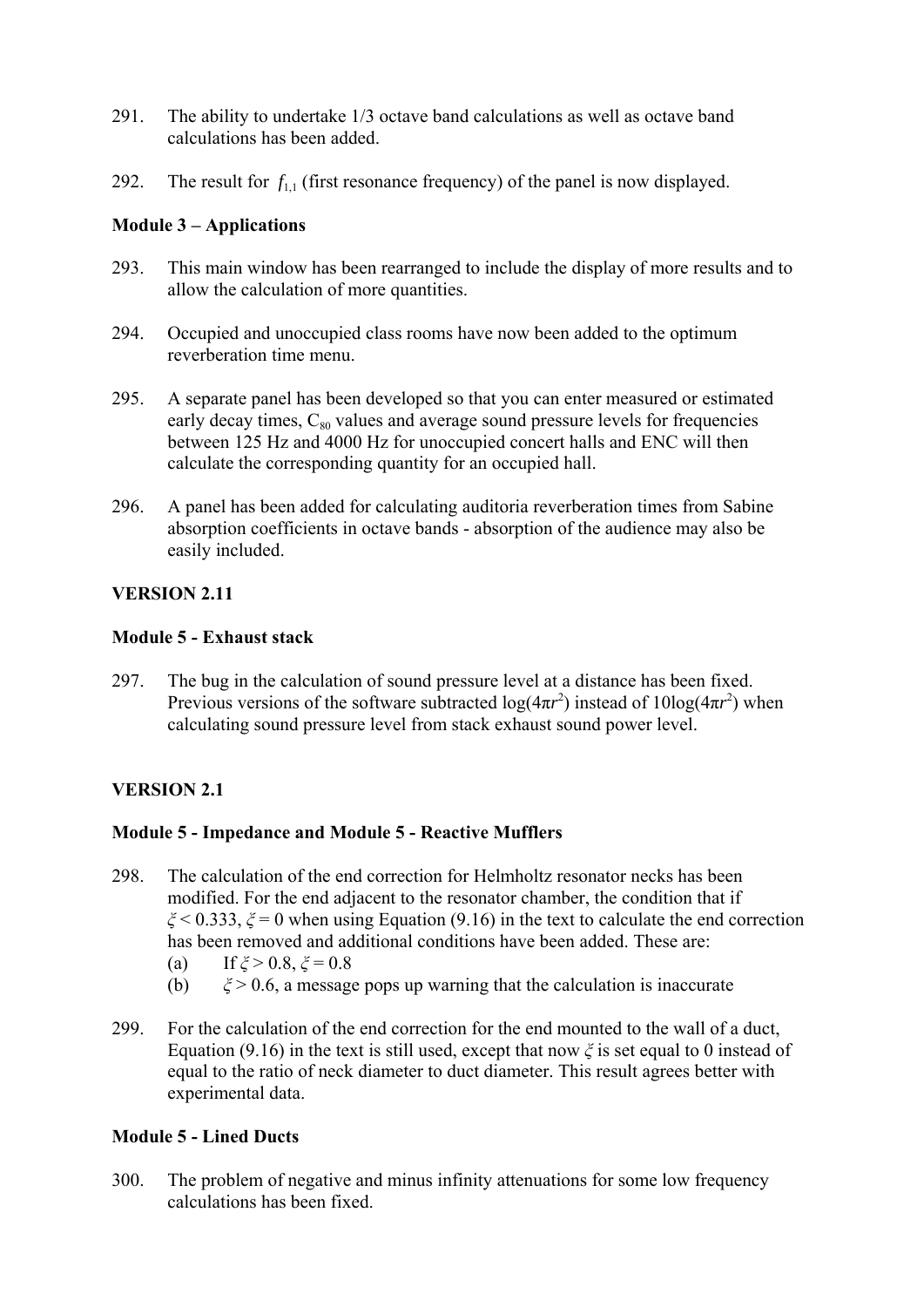# **VERSION 2.0**

The following are additions for version 2.0 over what was in version 1.30

#### **Module 1 - Fundamental calculations**

- 301. A panel that relates wavenumber, wavelength, frequency and speed of sound has been added.
- 302. A panel has been added allowing the calculation of the following quantities for both plane and spherical waves at a specified distance, given the sound pressure level.
	- (a) Sound pressure
	- (b) Sound intensity
	- (c) Sound intensity level
	- (d) Reactive intensity amplitude
	- (e) Particle velocity
	- (f) Total energy density
	- (g) Potential energy density
	- (h) Kinetic energy density
- 303. A panel has been added to calculate the speed of sound for a liquid in a thin-walled tube.

### **Module 1 - Noise level criteria**

- 304. Can now get rid of curves on the plot by clicking on a coloured button a second time or clicking on the "NC", "NR" etc labels a second time.
- 305. RNC curves have been added to the others that are available to be superimposed on the plot

#### **Module 1 - Weighting Networks (new window)**

306. This window allows calculations to be done on full octave band or 1/3 octave band spectra in the range 10 Hz to 20 kHz. You can add spectrum levels, subtract levels, apply A, B or C-weighting to the spectra, calculate overall weighted and unweighted levels and plot the spectra and weighting curves.

#### **Module 1 - Noise Descriptors (new window)**

- 307. This window allows you to calculate various noise descriptors, given hourly  $L_{A_{eq}}$ data or times of exposure to various noise levels. The quantities calculated are  $\dot{L}_{A_{eq},T}$  $L_{\text{Aea,8h}} E_{\text{A,T}}$ , SEL, CNEL,  $L_{dn}$ . Noise impact quantities, NII and TWP are also calculated.
- 308. A window for calculating material flow resistance and flow resistivity from material properties is also provided.
- 309. A speech privacy calculator is also provided to estimate the intelligibility of speech between adjacent rooms in a building.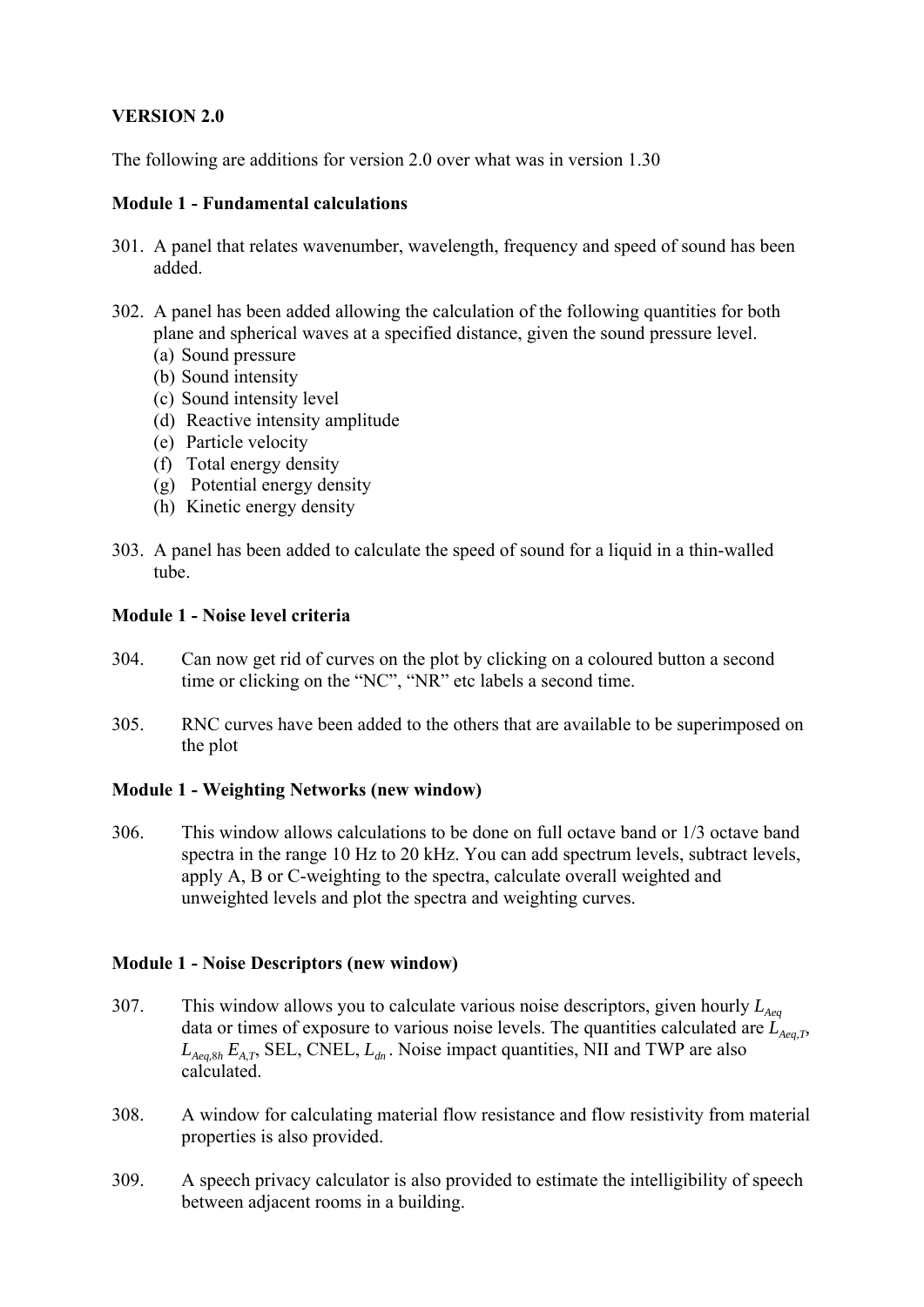# **Module 2 - Sound sources**

310. A new panel has been added to calculate the sound radiated from a body subject to vortex impingement in a turbulent flow.

### **Module 2 - Plane sources (new window)**

- 311. A new window includes piston and incoherent plane sources. Radiated sound intensity, sound power as well as sound pressure on-axis in the near and far field and both on and off-axis in the far field are calculated.
- 312. For the piston source a plot of the real and imaginary parts of the normalized radiation impedance (radiation efficiency) is provided.
- 313. A panel has also been added for calculating the sound field radiated by a building.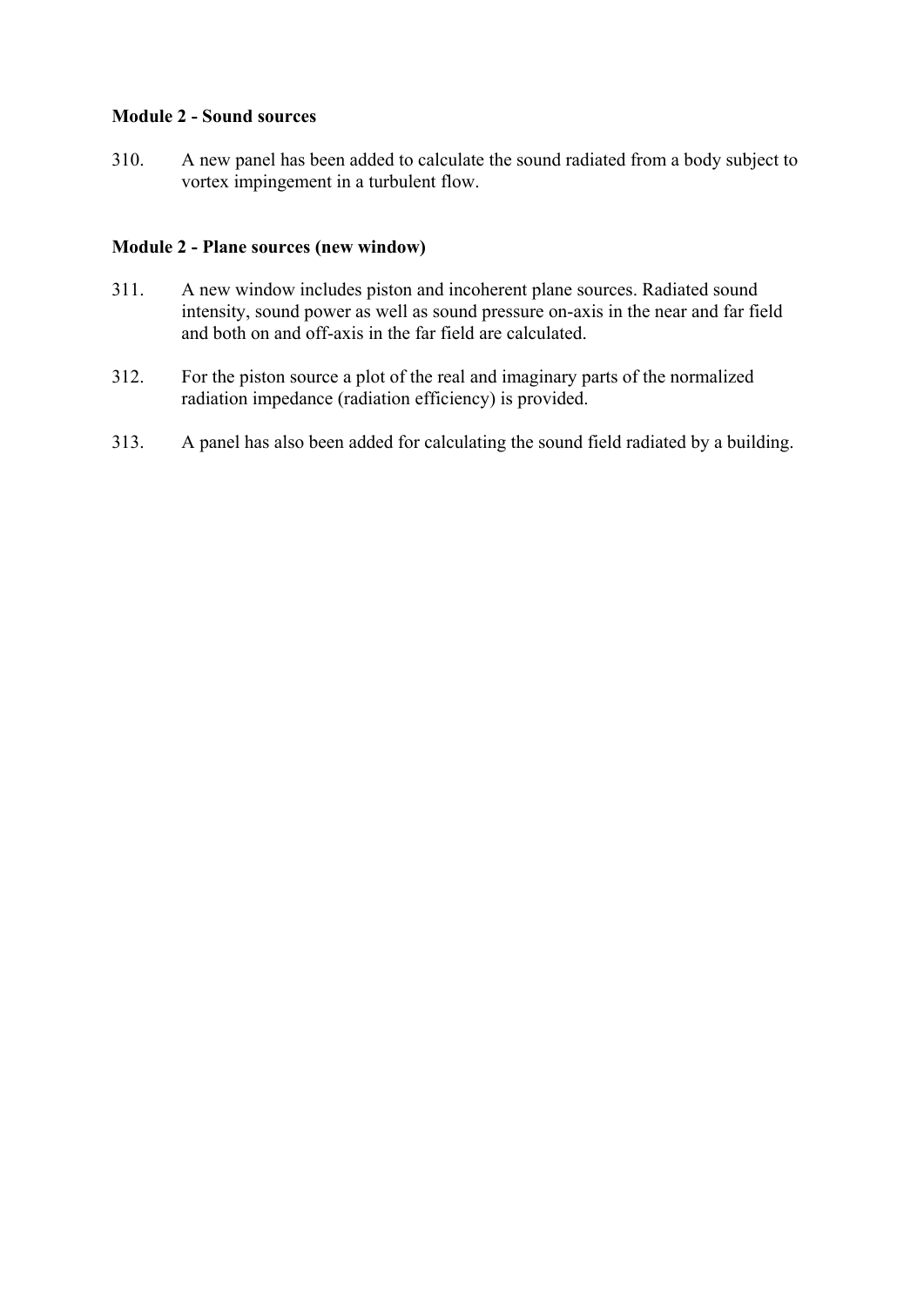# **Module 2 - Sound propagation**

- 314. The excess attenuation results in the lower part of the central panel have been rearranged so there is only one line for each type of excess attenuation. Where there is more than one model available to calculate the excess attenuation (ground and meteorological effects), the choice of model is made in the relevant panel on the right hand side of the window. Detailed results for each model used in the excess attenuations are now provided in a pop up window which appears when you click in the excess attenuation character on the left of the central panel.
- 315. For ground effect, detailed results include reflection coefficients (spherical and plane), turbulence parameters and results for locally and extended reactive ground.
- 316. For meteorological effects, there is now a choice between 6 different models with detailed results shown for each model on the pop up window. The ISO standard is also included. A shadow zone calculation is now available as well as results from the other meteorological effects models. Table numbers have been updated to reflect the third edition of the text book.
- 317. For barriers, the calculation of the effect of wind and temperature gradients has been updated as in the third edition of the textbook so it is consistent with the procedures used in the calculation of the excess attenuation due to meteorological effects.
- 318. Excess attenuations due to housing, forests and process equipment can now be calculated and are included as separate lines in the table.
- 319. In the barrier calculation, if the barrier is a building greater than 10 m high, the first of the two terms in Eq. 1.97 is now deleted for the calculation.

#### **Module 2 - Sound Power**

- 320. In the far right panel, there is now a button which you can click on to produce a plot of radiation efficiency vs frequency for the specified vibrating panel.
- 321. In all panels, you can select "octave" to enable calculations to be done simultaneously in all octave bands and the results plotted.

### **Module 7 - Compressors, cooling towers, pumps, boilers, furnaces, electric motors, generators and gears.**

322. Previously overall levels calculated using the equations in the text were adjusted so that the octave band values added up to the overall levels calculated using the specified equation. Now this is no longer done in cases where the octave band levels add up to less than the overall levels in recognition that some energy exists below the 31.5 Hz octave band and above the 8 kHz octave band. In cases where the octave band levels add up to slightly more than the overall level (due to rounding of the octave band correction values to the nearest whole number), the octave band levels have been adjusted slightly by a fraction of a dB so they add up to the overall level calculated with the appropriate equation.